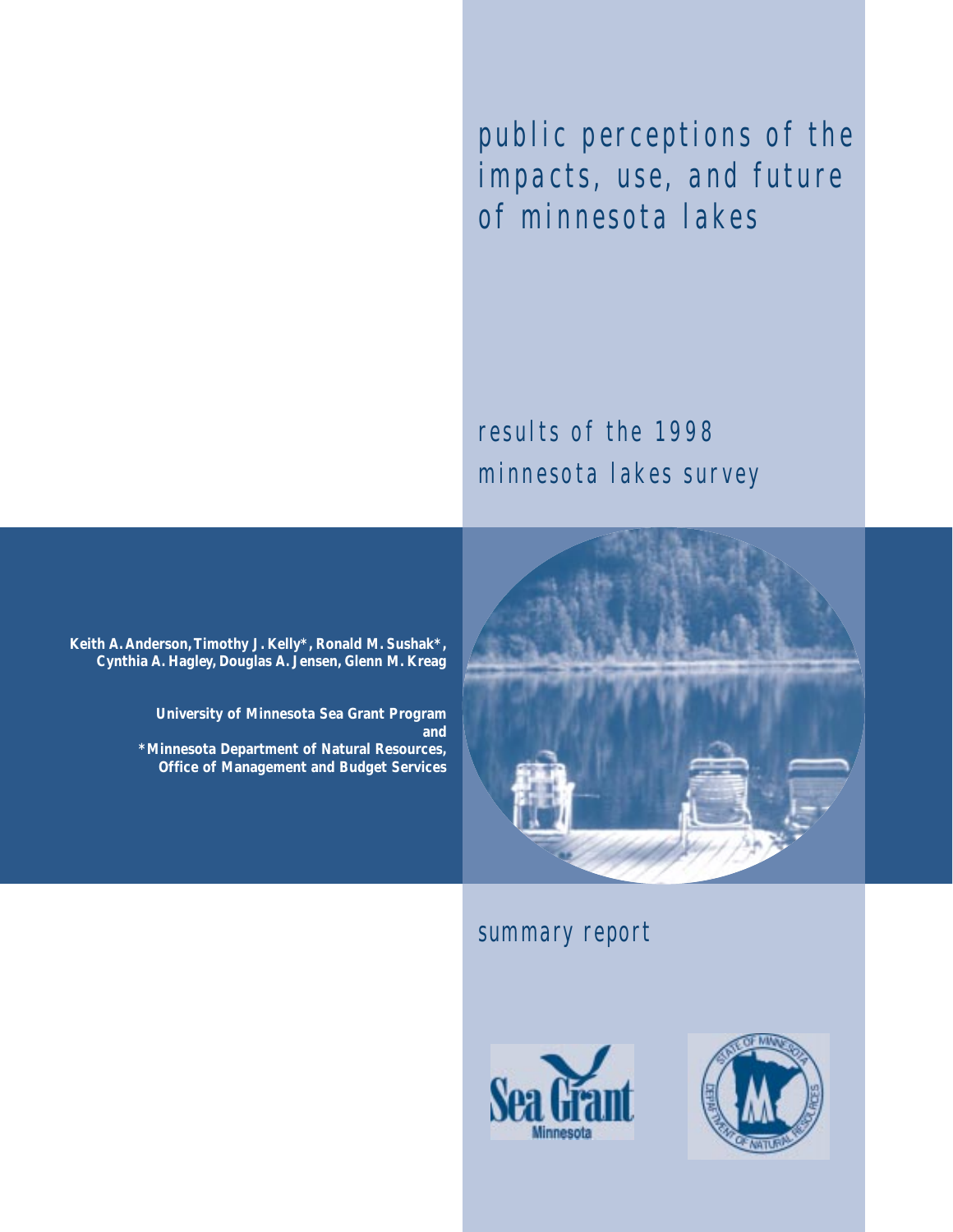Debbie Kaminov, Minnesota Sea Grant Minnesota Office of Tourism (front cover), Carol Swinehart (back cover) Cover Design: Photo Credits:

**SH 1** Product number:

#### **Citation:**

**Anderson, K. A., T. J. Kelly, R. M. Sushak, C. A. Hagley, D. A. Jensen, G. M. Kreag. 1999. Summary report on public perceptions of the impacts, use, and future of Minnesota lakes: Results of the 1998 Minnesota lakes survey. A joint publication by the University of Minnesota Sea Grant Program (SH 1) and Minnesota Department of Natural Resources, Office of Management and Budget Services. 31 pp.**

## Acknowledgments

*We wish to thank the many people who made this project a reality. Specifically, from the Minnesota Department of Natural Resources Region II (Northeast): Dan Retka from the Division of Waters, Denny Anderson from Fisheries, and Jim Weseloh from Regional Administration for initiation of the project and help in the development of the survey. In addition, Curt Anderson from the University of Minnesota Duluth, Barb Liukkonen from the University of Minnesota Water Resources Center, and Richard Kruger from the University of Minnesota Extension Service for providing valuable review and helpful comments to improve the survey instrument. Much thanks to the Northeastern Minnesota Lakes Workshop Steering Committee for their volunteer time and effort to reach a consensus about the content, not only for the survey, but for a series of workshops addressing the future of our lakes. Additional financial support was provided by the University of Minnesota's Water Resources Center, College of Natural Resources, and Extension Service; the University of Minnesota Duluth's Center for Freshwater Research and Policy; and the Minnesota Pollution Control Agency, Environmental Outcomes Division. Finally, we give thanks to Judy Zomerfelt, Debbie Kaminov, and the rest of the Sea Grant staff who tirelessly packed envelopes, kept track of mailings, and made the project happen.*

*© Copyright 1999, State of Minnesota, Department of Natural Resources*

 $\overset{\wedge 2}{\otimes}$  Printed on recycled paper containing a minimum of 20% post-consumer waste and soy-based ink.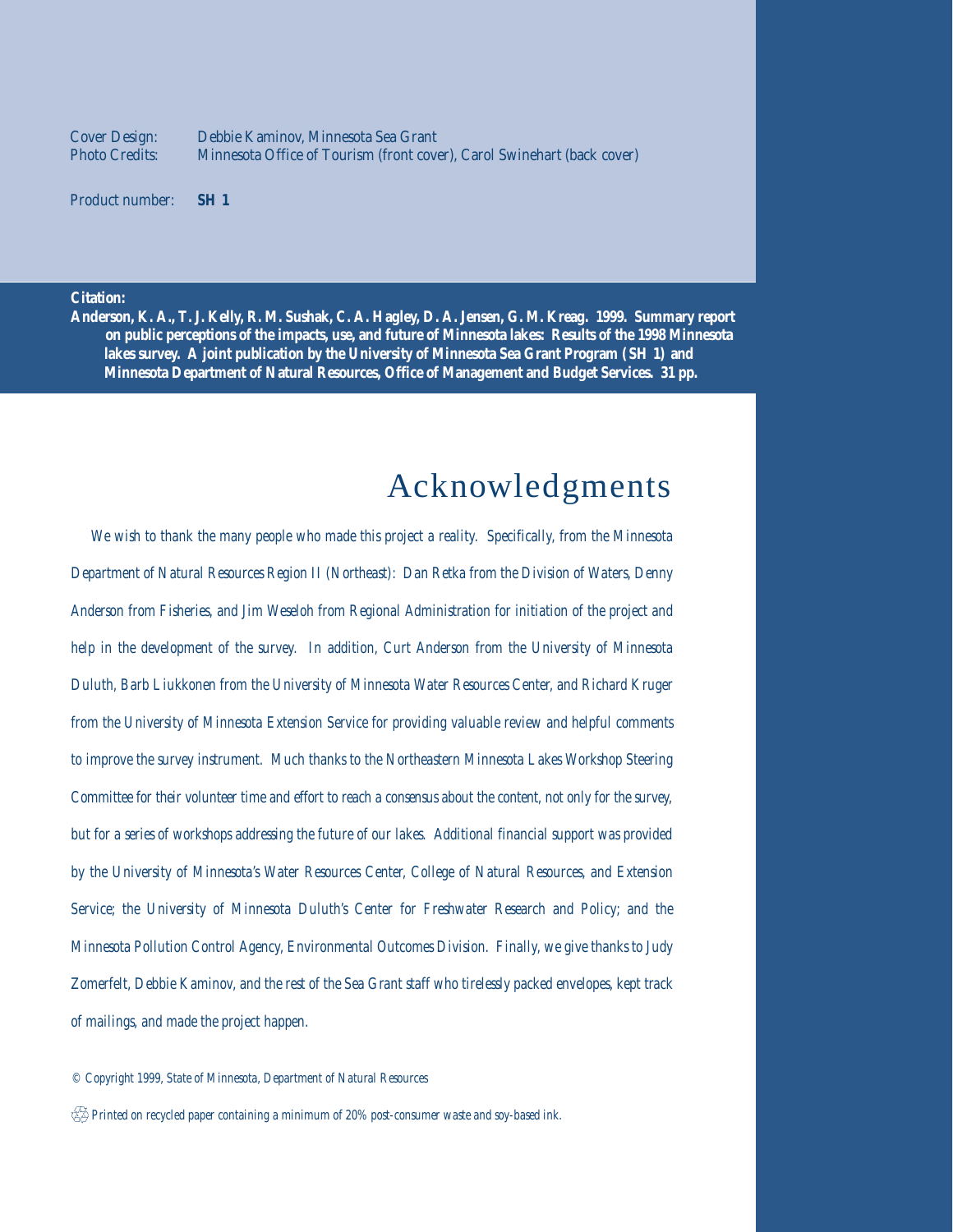#### **TABLE OF CONTENTS**

| <b>Topic</b> | <u>Page</u> |
|--------------|-------------|
|              |             |
|              |             |
|              |             |
|              |             |
|              |             |
|              |             |
|              |             |
|              |             |
|              |             |
|              |             |
|              |             |
|              |             |
|              |             |
|              |             |
|              |             |
|              |             |
|              |             |
|              |             |

### Appendix A is not included in this Summary Report, but is available in the full report.

Appendix A: Survey Methodology and Tables of Survey Responses Methodology Reading the Tables Organization of Remainder of Appendix Guide to Tables (survey instrument) Tables of Survey Responses (46 pages in length)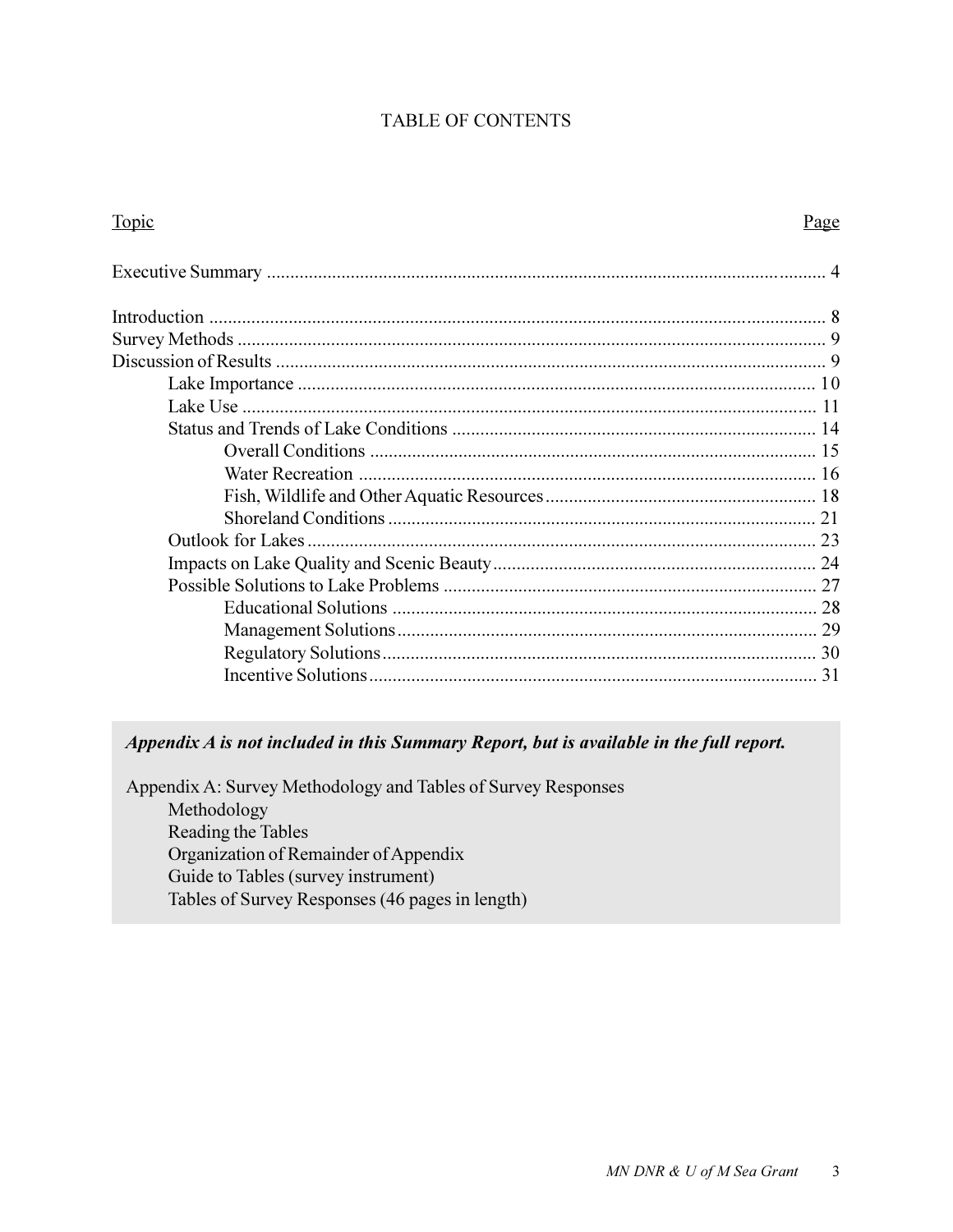#### EXECUTIVE SUMMARY

#### **INTRODUCTION**

Lakes are one of the hallmark resources of the State of Minnesota. Minnesotans enjoy lakes for many reasons, including recreation, scenery, solitude, and homes. All of these uses combine to create pressures on lake resources. With lakeshore development comes impacts, and these impacts are especially evident if development is poorly managed. Impacts are apparent as changes in water quality and aesthetics, and in aquatic and riparian habitat.

The University of Minnesota Sea Grant Program and the Minnesota Department of Natural Resources designed a survey to learn about the public's perceptions of the condition of Minnesota lakes. Lakes are a public resource, owned in common by all Minnesotans. As such, Minnesotans play a central role in setting the future direction for "their" lakes. This survey offered Minnesotans an opportunity to provide input into public policy discussions about the future management of lake resources. Management programs require public support to be successful. One way to gather that support is to ensure the public has opportunities to affect the design and implementation of the management programs.

#### LAKE IMPORTANCE

Lakes, and other natural resources, can be valued in a wide variety of ways, including ways related to the current use of the resource for outdoor recreation, aesthetics, ecological (life support) functions, and contributions to local economies. They can also be valued for their future uses, and for their existence, irrespective of uses. Survey responses indicate that a majority of the Minnesota population, including those who do not use lakes, value lakes in each of these ways.

That lakes are seen as important in many different ways by large portions of the population is the major reason lake management is so complicated and difficult. Unless all of these values are addressed together in a comprehensive fashion, management plans will likely be opposed by a large number of people who feel their values are being ignored.

#### LAKE USE

Most Minnesotans (77%) who responded to the survey used lakes at least one time in the last year for "any on-water activity like fishing, boating or any other activity that is enhanced by the presence of lakes, such as camping, sightseeing, or living in a shoreland home." Of those who use lakes, the median number of days of use per year is 20 and the mean is 55.

When asked in what region they use lakes the most, the central region came out on top (26% of lake users), followed by the

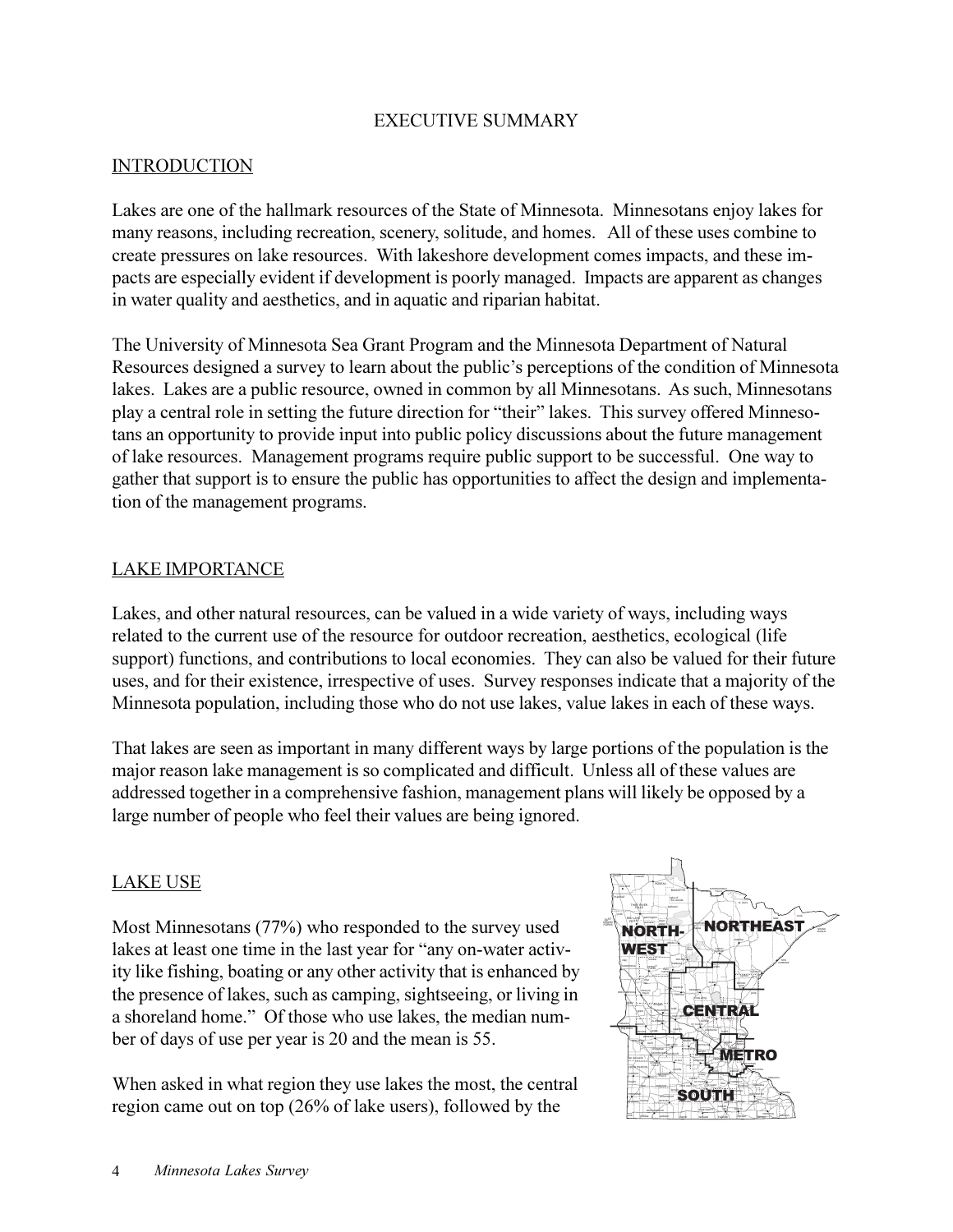metro region (23%) , south region (21%), northwest region (16%), and northeast region (14%).

The leading reason for selecting the most-used lake has to do with convenience ('close to home'). Other reasons reported by over 40 percent of lake users include 'scenic,' 'good fishing,' 'quiet' and tradition ('have gone for years').

The top-ranked activity categories are—in declining order—fishing, socializing, appreciating aesthetics/nature, non-fishing boating, and swimming. If non-fishing boating is combined with fishing from boats, the general category 'boating' would be the highest-ranked activity category.

### STATUS AND TRENDS OF LAKE CONDITIONS

Minnesota lake users were asked their perceptions of conditions and trends of the lake they use most and, presumably, with which they are the most familiar. The survey made every attempt to tap into lake users' history of direct experience, and have them evaluate the lakes they know well. Specifically, lake users were asked about 18 lake and shoreland characteristics, which were developed for four theme areas: overall conditions; water recreation; fish, wildlife and other aquatic resources; and shoreland conditions.

When analyzing responses to these 18 lake and shoreland characteristics, a general pattern emerged. Most lake users judge current conditions as being pretty good (but not 'excellent') on their highest-use lake, and judge the trend in conditions as 'remained about the same' or little change. When they note a change, more users indicate a trend to poorer conditions than to better conditions. In addition, examining responses by region of use and riparian property ownership leads to only a small number of differences that are noteworthy.

An example illustrates this general pattern of responses. Lake users mainly give positive ratings (70% 'good' to 'excellent') to the current overall condition of the lake they use most often (see table). Very few give clearly negative ratings (3% poor). Ratings are higher for users of the northern regions, especially the northeast region, where 80 percent of users give positive ratings. Riparian property owners perceive current conditions about

|                   |                         | Overall condition of lake and shoreland areas of most-used lake |                         |
|-------------------|-------------------------|-----------------------------------------------------------------|-------------------------|
| Current condition | Percent of<br>Responses | Trend                                                           | Percent of<br>Responses |
| Excellent<br>Good | 6<br>64                 | Improved<br>Remained about the same                             | 12<br>63                |
| Fair              | 26                      | Worsened                                                        | 21                      |
| Poor              | 3                       |                                                                 |                         |
| Don't know        | $\overline{c}$          | Don't know                                                      |                         |
| Total percent     | 100                     | Total percent                                                   | 100                     |

the same as lake users who do not own shoreland.

Since beginning their history on their most-used lake, nearly two-thirds of lake users (63%) have experienced little change ('remained about the same') (see table). For those who reported a trend, more reported worsening conditions (21%) than improving conditions (12%). Differences in trend responses by region of use are not large. Riparian property owners are more likely to report worsened conditions (32%) than other lake users.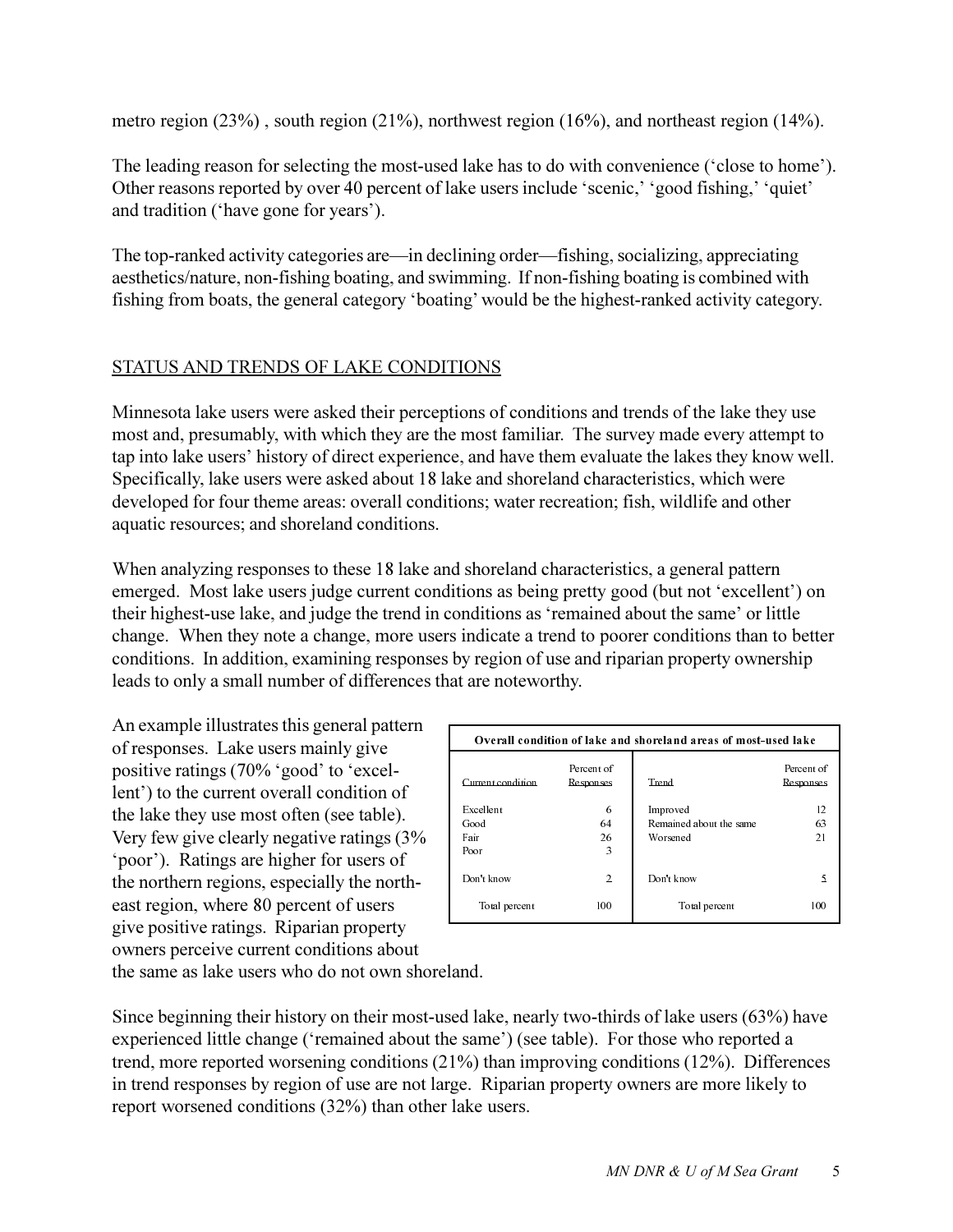#### OUTLOOK FOR LAKES

The outlook of lake users on water quality and scenic beauty has a lot in common with their perception of recent trends. In their outlooks—as with their perceptions of recent trends—the largest group of lake users expects conditions to remain the same. For lake users who expect conditions to change, more expect conditions to 'worsen' than 'improve.' The outlooks are a little more optimistic than perceptions of recent history, as judged by the gap between 'worsen' and 'improve' responses.

Few regional distinctions are worth noting for water quality history or outlook, or for scenic beauty history or outlook. Lake users who owned riparian property have views similar to other lake users.

#### IMPACTS ON LAKE WATER QUALITY AND SCENIC BEAUTY

Lake users were asked to identified the major factors that contribute to changes in water and scenic quality on the lakes they use most. The leading factors associated with worsening water quality are runoff from lawns, fields, and urban surfaces. Septic systems and exotic species are also leading factors. Exhaust and fuel leakage from motorized watercraft is frequently identified as having at least a 'moderate impact,' but is less frequently identified as having a 'great' impact. Far down on the list of frequent impact identifications are wastewater discharges from commercial, industrial or municipal sources, and vegetation removal (shoreline, aquatic plant and timber harvest).

Lake users who own riparian property are in agreement with other lake users on the impacts associated with declining water quality. Regionally, however, there is much less consensus among lake users, mainly because the landscapes are so different. In agricultural regions (northwest and especially the south), agricultural factors become more important. In the metro region, urban factors are more important, and on-site septic systems (not that common in the metro region) are less important. Exotic species rank high in the metro region. In the northeast, central and northwest, which have high numbers of shoreland homes, septic systems are the leading factor. In the northeast, timber harvesting becomes a top-ranked factor.

In contrast to water quality, the ranking of factors associated with declining scenic quality is more widely shared among regions. There is also agreement between lake users who own riparian property and those who do not. The top factor—identified by those 25 percent of lake users who perceived a decline in scenic quality on the lake they use most—is clearly shoreland home construction. Over half identified cabin or home development as having a 'great' impact on declining scenic quality. Next in importance are other types of shoreland development: installation of large shoreline structures (such as docks and boat lifts) and road construction near shore. Vegetation (tree and shrub) removal in shoreland areas is the third most frequently mentioned factor impacting scenic quality. Commercial and industrial developments, including resorts and marinas, are not frequently identified as having major impacts.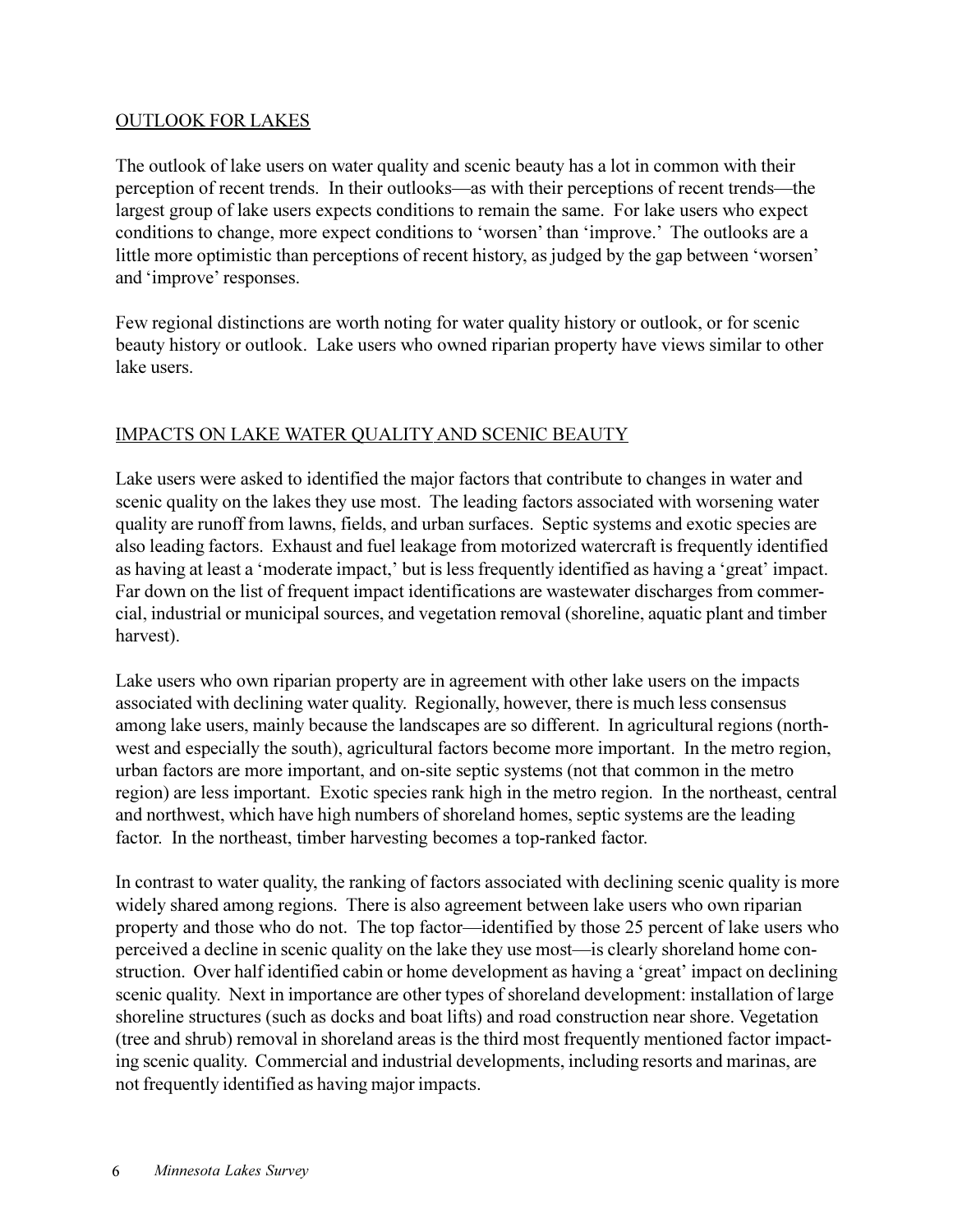#### POSSIBLE SOLUTIONS TO LAKE PROBLEMS

Lake users were asked whether they support or oppose each of 17 solutions to address problems on their most-used lake. The 17 solutions were selected to represent four broad categories of solutions: education, management, regulation/enforcement, and incentives.

In general, there is much statewide support (most above 50%) and little opposition (most below 10%) for proposed solutions regarding lakes in Minnesota. None of the four categories of solutions (education, management, regulation/enforcement, and incentives) appears to be clearly preferable in the public's mind. The finding that regulatory solutions receive about the same level of support as the other categories is consistent with another finding in the survey. Lake users did not feel that the current regulatory environment for lakes and lakeshore is overly restrictive. Few  $(10\%)$  feel that laws and regulations have 'gone too far.' By far most either feel the current situation is 'about right' or that laws and regulations have 'not gone far enough.' These views of the current regulatory environment are shared widely by riparian property owners and across the state.

Support for specific regulatory solutions—from top to bottom—is: stricter controls for exotic species (72% supporting), stricter septic system regulations to improve water quality (68%), motorboat size and speed limits (66%), more enforcement of existing shoreland protection laws (60%), stricter zoning regulations for shoreline development to maintain natural shoreline character (58%), stricter regulations to protect shoreland trees and shrubs (57%), and increasing minimum lot size requirements (35%).

There is much support for educational programs that address shoreline property owners (79% supporting) and farmers (69%) about their potential impacts on water quality. A majority also supports more educational programs targeting loggers and foresters (54%).

Management techniques are well supported statewide, although support varied depending upon the technique. Increased protection for fish habitat had the largest degree of support (68% supporting). More management for game populations (48%) and more public land purchases (47%) had lower levels of support.

For solutions involving incentive programs, a majority (53% to 61%) of all lake users support: awards programs for shoreland property owners who minimize their impacts, development of financial incentives for environmentally-sound shoreland management, and more erosion control assistance for property owners.

Regionally, there are no significant differences in support or opposition for solutions, except for in the northeast, where users are slightly more opposed to some of the regulatory and management solutions. Riparian property owners have significantly less support for more public land purchases to protect shoreland areas than other lake users. Riparian property owners also differed, to a lesser degree, on support and opposition to three regulatory and one incentive solution.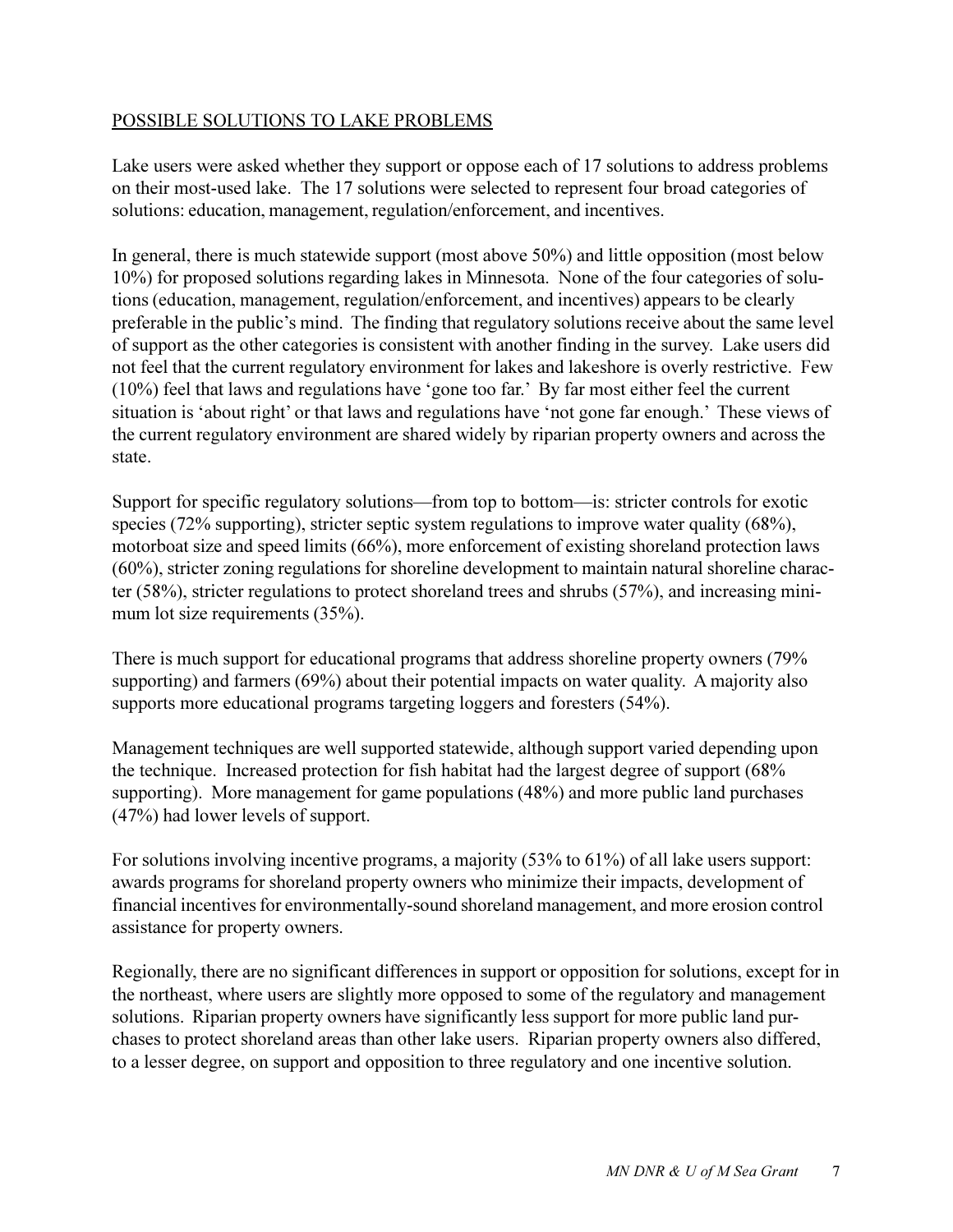#### **INTRODUCTION**

Lakes are one of the hallmark resources of the State of Minnesota. Minnesotans use lakes for recreational activities such as camping, fishing, boating and water sports. In addition, lakes are valued as places of scenic beauty and solitude. The lakeshores in Minnesota are also used for second home (cabin) development and permanent home sites. In studies of lakeshore development in Itasca County in northeastern Minnesota, lakeshore housing grew at high rates from 1967 to 1982 (103.4 %). Interestingly, the growth has slowed somewhat between the years of 1982 and 1998 to a 31 percent increase in lakeshore housing<sup>1</sup>. This trend may be well be reflected in the rest of northeastern Minnesota (Carlton, Itasca, Koochiching, St. Louis, Lake, and Cook counties). Although the rate of shoreland housing has slowed from the high rates of the 1970s, the impacts of housing growth are still being felt regionally and statewide. People's idea of a lakeshore "cabin" has changed drastically over the years from a one-room bunkhouse to sprawling lakeshore estates. With the regional economy in the late 1990s booming, the amount of disposable income for people is providing fuel for skyrocketing lakeshore real estate values.

All these factors combine to create pressures on lake resources. With human lakeshore development comes impacts, especially evident if development is inadequately managed. Impacts are manifested as changes in water quality, aesthetics, and aquatic and riparian habitat. However, the impacts are difficult to document because of cumulative long-term effects of continued development.

The University of Minnesota Sea Grant Program and the Minnesota Department of Natural Resources (DNR) designed a survey in 1998 to ascertain the public's perceptions of Minnesota lakes. The project was initiated by the Northeast Region of the Minnesota DNR. Concerns expressed by resource managers within the DNR and other agencies about the declining trend in resource quality spurred a discussion about what can be done. One of the first questions asked was, "Do northeastern Minnesotans have the same concerns?" After further discussions about the intent of the survey, the decision was made to focus not only upon northeastern Minnesota but the state as a whole.

The main goal of the survey was to examine how Minnesotans perceive lakes and related shorelands in Minnesota. Lakes are a public resource, owned in common by all Minnesotans. As such, Minnesotans play a central role in setting the future direction for "their" lakes. This survey offered Minnesotans an opportunity to provide input into public policy discussions about the future management of lake resources. Management programs require public support to be successful. One way to gather that support is to ensure the public has opportunities to affect the design and implementation of the management programs.

The survey is divided into sections, each section addressing a fundamental question about the lake resource. Everyone receiving the survey was asked about the values they ascribe to lakes. However, only those who use lakes, as defined in the survey, were asked to fill out the subsequent

<sup>&</sup>lt;sup>1</sup> Tim Kelly and Joe Stinchfield. Lakeshore Development Patterns in Northeast Minnesota: Status and Trends. Minnesota Department of Natural Resources, Office of Management and Budget Services. July 1998.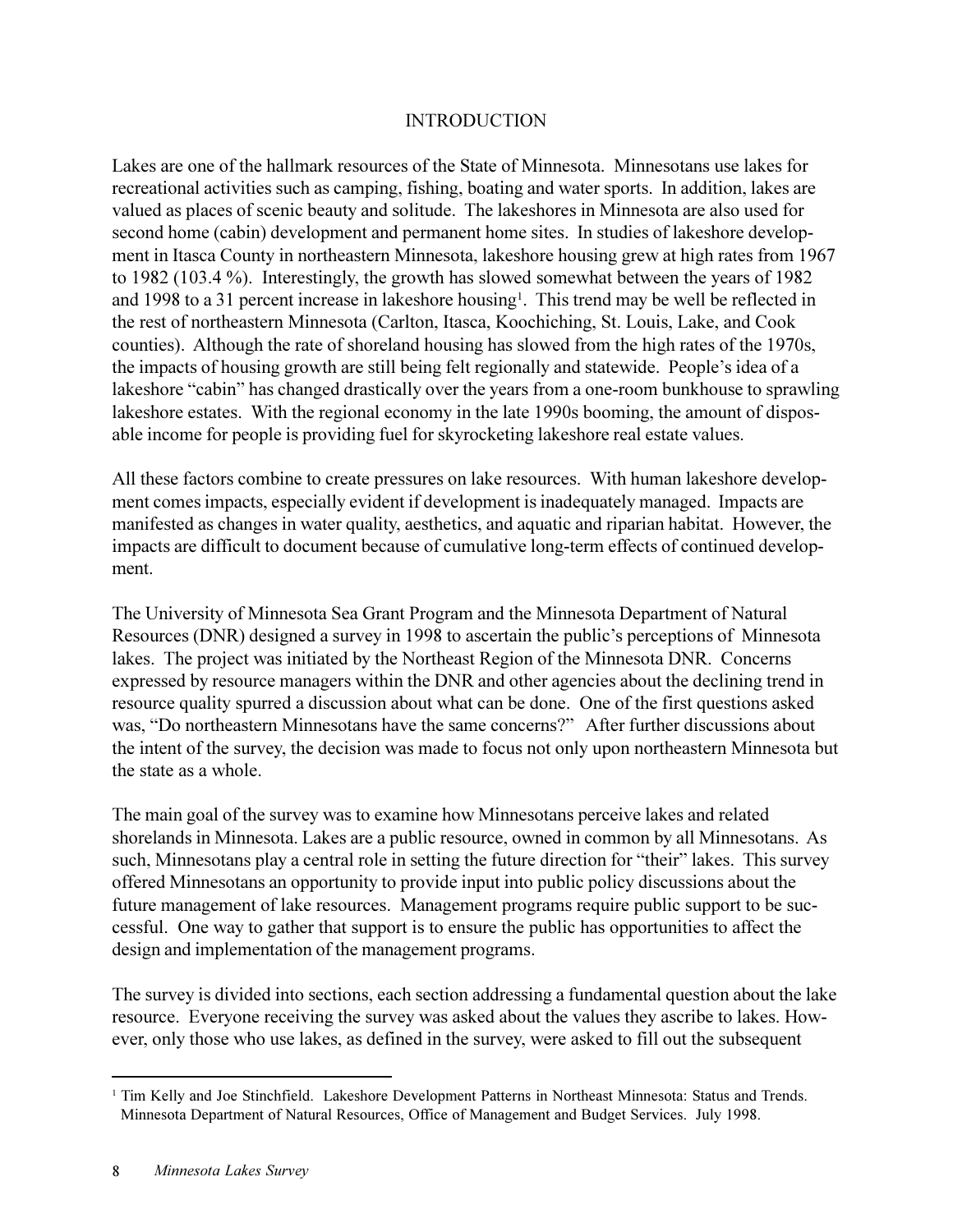sections about the lakes with which they were most familiar: reasons for choosing their most-used lake, lake activities, status and trends of lake conditions, impacts on water quality and scenic quality, and possible solutions to lake problems. A concluding section on demographics and other respondent characteristics was completed by all respondents.

#### SURVEY METHODS

The survey was mailed to 2,000 individuals in Minnesota. Half of the surveys (1,000) were sent to residents of northeastern Minnesota (Carlton, Itasca, Koochiching, St. Louis, Lake, and Cook counties). The other 1,000 surveys were sent to residents outside the northeast region. The names and addresses for the survey were purchased from Survey Sampling Inc., of Fairfield, Connecticut.

The survey was mailed in April 1998. Up to three follow-up mailings were made to nonrespondents at three-week intervals. A response rate of 49 percent was obtained by the end of the survey period in July 1998.

Because the survey response rate was not higher, a bias check (completed in September 1998) was done in order to determine if non-respondents' answers differed from respondents'. This involved calling non-respondents to ask them a few key questions. In the mail survey responses the major source of bias was interest in the survey topic—a usual source of bias. Lake users were more likely to return the survey than non-lake users. To account for this source of bias, survey results were differentially weighted by frequency of lake use.

Details of the survey methodology are located in Appendix A.

### DISCUSSION OF RESULTS

This report is a summary description of results obtained from the survey. Results are split into six sections:

- Lake importance
- Lake use
- Status and trends of lake conditions
- Outlook for lakes
- Impacts on lake water quality and scenic beauty
- Possible solution to lake problems.

Most of the discussion focuses on statewide results, although significant differences among lake use regions (Figure 1) are highlighted, as are differences between riparian property owners and other lake users. Differences are highlighted—as a rule—when responses from a region or property owner group differ from the statewide response by at least 10 percent, a large

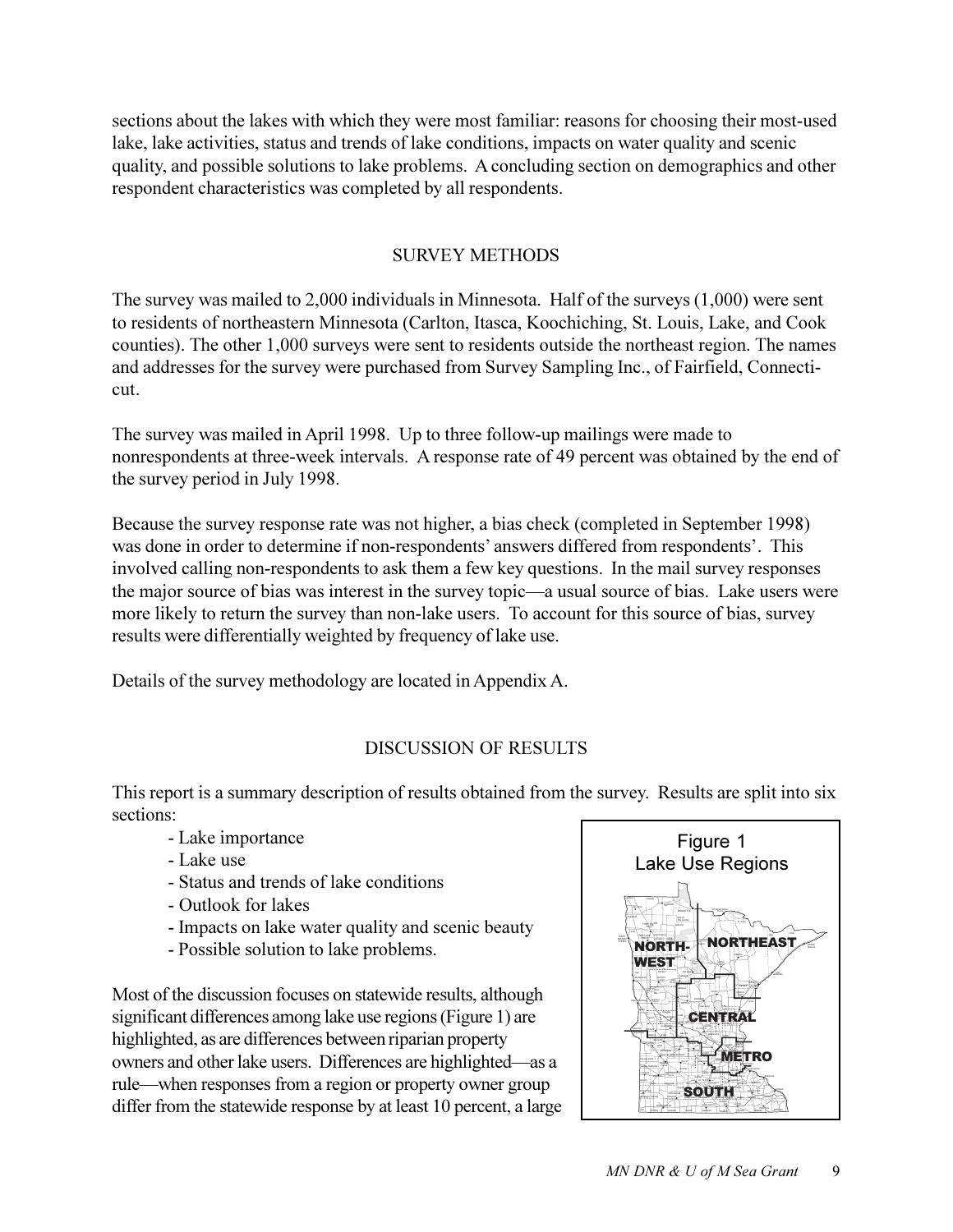enough difference to be both meaningful and unlikely due to chance. For more details, see methodological discussion and survey results in Appendix A.

### LAKE IMPORTANCE

Lakes, and other natural resources, can be valued in a wide variety of ways (Table 1). Some of the ways are related to the current use of the resource, including uses for outdoor recreation, aesthetics, ecological (life support) functions, and contributions to local economies. Retaining the option to use lakes in the future is an additional way lakes are valued. Lakes can also be valued regardless of their use; that is, lakes can be viewed as important by an individual whether or not the individual uses them. The survey attempted to gauge all of these preceding values by asking Minnesotans whether they agree or disagree with statements designed to elicit the existence of value in the respondent.

|                                                     | $\cdots$                                                                                                                                                                                                                                                                                                                                                           |
|-----------------------------------------------------|--------------------------------------------------------------------------------------------------------------------------------------------------------------------------------------------------------------------------------------------------------------------------------------------------------------------------------------------------------------------|
| Value Category                                      | Value as stated in survey                                                                                                                                                                                                                                                                                                                                          |
| <b>Present</b> use                                  |                                                                                                                                                                                                                                                                                                                                                                    |
| Aesthetic<br>Ecological<br>Economic<br>Recreational | Minnesota lakes are important to me because of their beauty and atmosphere<br>Minnesota lakes are important to me because of their fish, wildlife, and other natural features<br>Minnesota lakes are important to me because of their economic value to surrounding communities<br>Minnesota lakes are important to me because they offer many types of recreation |
| Future use                                          | Minnesota lakes must be taken care of, so that we can pass them along to future generations for their enjoyment                                                                                                                                                                                                                                                    |
| Non-use                                             | Minnesota lakes are important to me whether or not I use them                                                                                                                                                                                                                                                                                                      |

Table 1 Value Categories

Large portions of the Minnesota population, including those who do not use lakes, value lakes in each of the ways offered in the survey (Figure 2). The most commonly held values by Minnesotans are those dealing with ensuring options for future use ('Minnesota lakes must be taken care of so that we can pass them along to future generations for their enjoyment) and the importance of lakes irrespective of use (Minnesota lakes are important to me, whether or not I use them). In terms of present use values, aesthetics and natural features are valued by the most people, and economics by the fewest people. Minnesotans who are regular lake users (including riparian residents), are more likely to hold each value than people who use lakes infrequently or not at all. For example, take the most commonly held value on options for future use. The percent of respondents strongly agreeing that 'Minnesota lakes must be taken care of so that we can pass them along to future generations for their enjoyment' increases from 60 percent for those who do not use lakes to 79 percent for those who use lakes a lot (over 30 days each year). In contrast to quantity of use, the region of lake use has little effect on values.

That lakes are seen as important in many different ways by large portions of the population is the major reason lake management is so complicated and difficult. Unless all of these values are addressed together in a comprehensive fashion, management plans will likely be opposed by a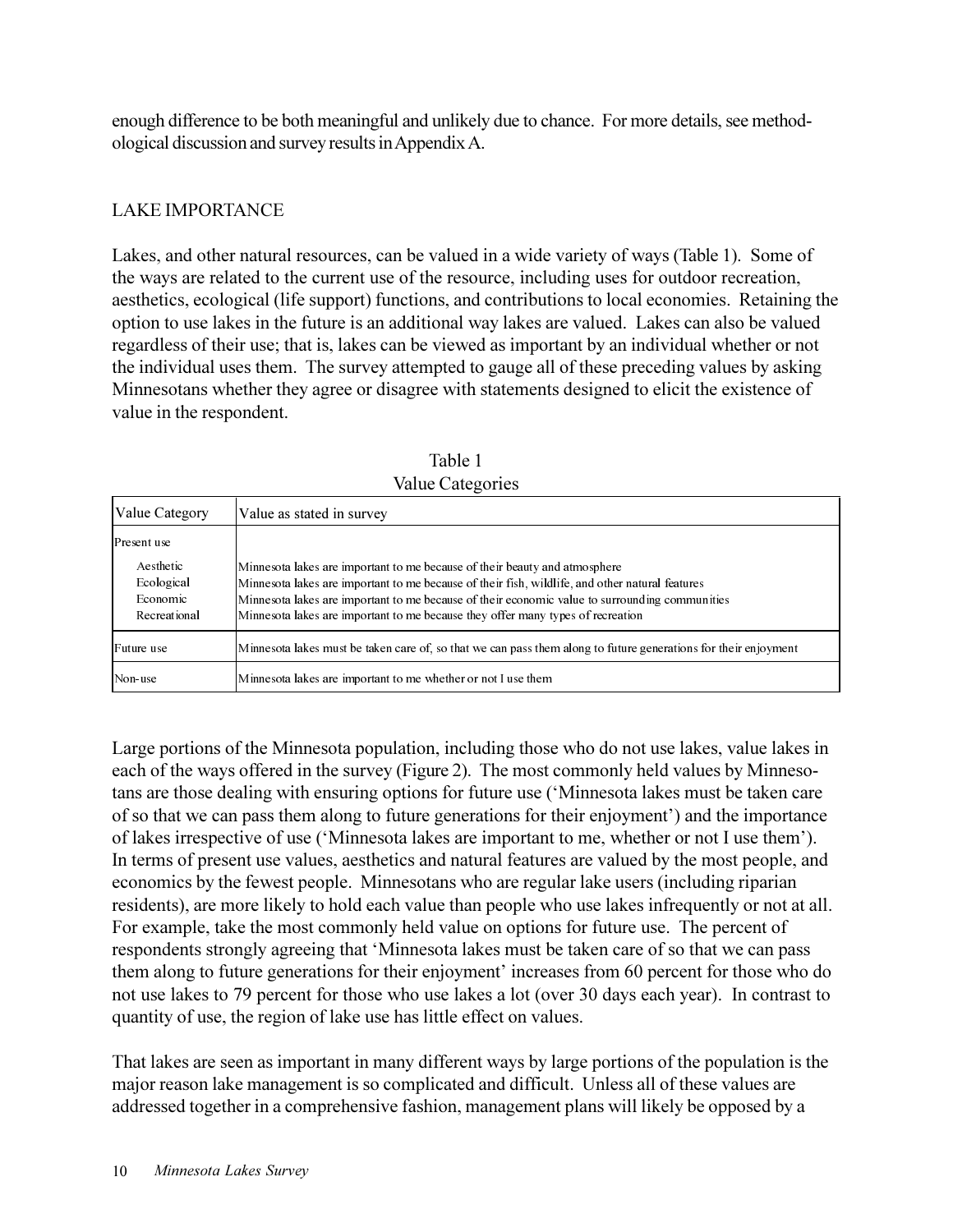

large number of people who feel their values are being ignored. Similarly, to uncomplicate or simplify management plans by stressing one value at the expense of another is likely to encounter stiff opposition from those whose values are being compromised or overlooked.

#### LAKE USE

Most Minnesotans (77%) who responded to the survey used lakes at least one time in the last year. Lake use is define in the survey as, "any on-water activity like fishing, boating or any other activity that is enhanced by the presence of lakes, such as camping, sightseeing, or living in a shoreland home." Of those who use lakes, the median number of days of use per year is 20 and the mean is 55. Riparian property owners, not surprisingly, have higher rates of use: a median of 60 days and a mean of 135 days per year.

Lake users were asked to specify the Minnesota region they use most. The top-ranked region is the central region (26% of lake users reported this region as their top-use region, see Figure 3). The central region includes the Brainerd lakes

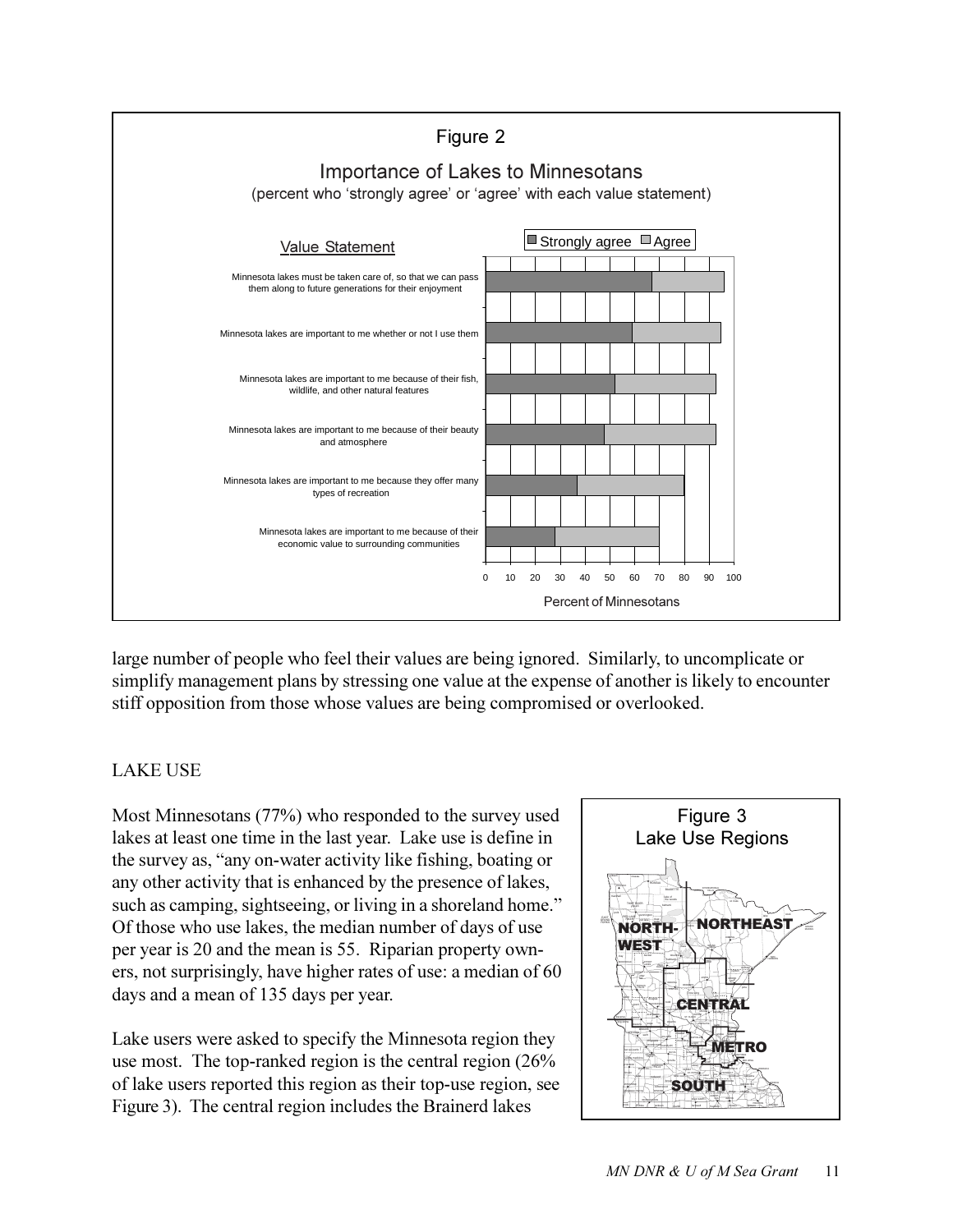area, a very popular waterrecreation destination. The remaining regions in declining order are: metro region (23 percent of lake users), southern region (21 percent), northwest region (16 percent), and northeast region (14 percent).

Within their *most-used lake region*, respondents were asked to identify their *mostused lake* and to indicate why they chose this particular lake. The leading reason for selecting the most-used lake has to do with convenience ('close to home', see Table 2). Other reasons reported by over 40 percent of lake users include 'scenic,' 'good fishing,' 'quiet' and tradition (have gone for years').

#### Reasons people select their

Table 2

What are your reasons for choosing to visit the lake you use most? (reasons given by more than 25% of lake users from a list of 30 reasons)

|                               | Percent Choosing |
|-------------------------------|------------------|
| Reason                        | Reason           |
| Close to home                 | 69               |
| Scenic                        | 54               |
| Good fishing                  | 45               |
| Quiet                         | 45               |
| Have gone for years           | 40               |
| Good boat access              | 39               |
| Inexpensive place to recreate | 36               |
| Good road access              | 36               |
| Good water quality            | 32               |
| Wildlife in area              | 31               |
| Small lake                    | 29               |
| Friends on lake               | 28               |
| Few people                    | 27               |
| Large lake                    | 27               |
| Good swimming                 | 27               |

most-used lake are tied to the values they hold for lakes. Selecting a lake for scenery and quiet are a manifestation of the strongly held value that lakes are important for their beauty and atmosphere. Likewise, good fishing and good boat access are linked to the importance of lakes for recreation. Good fishing probably overlaps with the value of lakes for their life-support functions ('fish, wildlife and other natural features').

Reasons for choosing a most-used lake are shared widely among regions of the state. The metro region differs in a few regards, although metro lake users share the top two reasons with lake users statewide. Metro lake users give higher rankings to reasons of 'cheap to recreate,' 'good swimming, and 'good beaches; and lower rankings to reasons of 'good fishing,' 'quiet,' 'have gone for years, 'good water quality,' and 'wildlife in area.'

Riparian property owners—with the exception of the specific reason 'have property'— share the top reasons for choosing a lake with lake users statewide.

Lakes are settings for a wide variety of activities, which, as noted above, are important factors in the selection of lakes to use. The top-ranked activity category is fishing (73% of lake users participated in one of the four types of fishing, see Table 3). It is followed by socializing, appreciating aesthetics/nature, non-fishing boating, and swimming. If non-fishing boating is combined with fishing from boats, the general category 'boating' (not shown on the table) would be the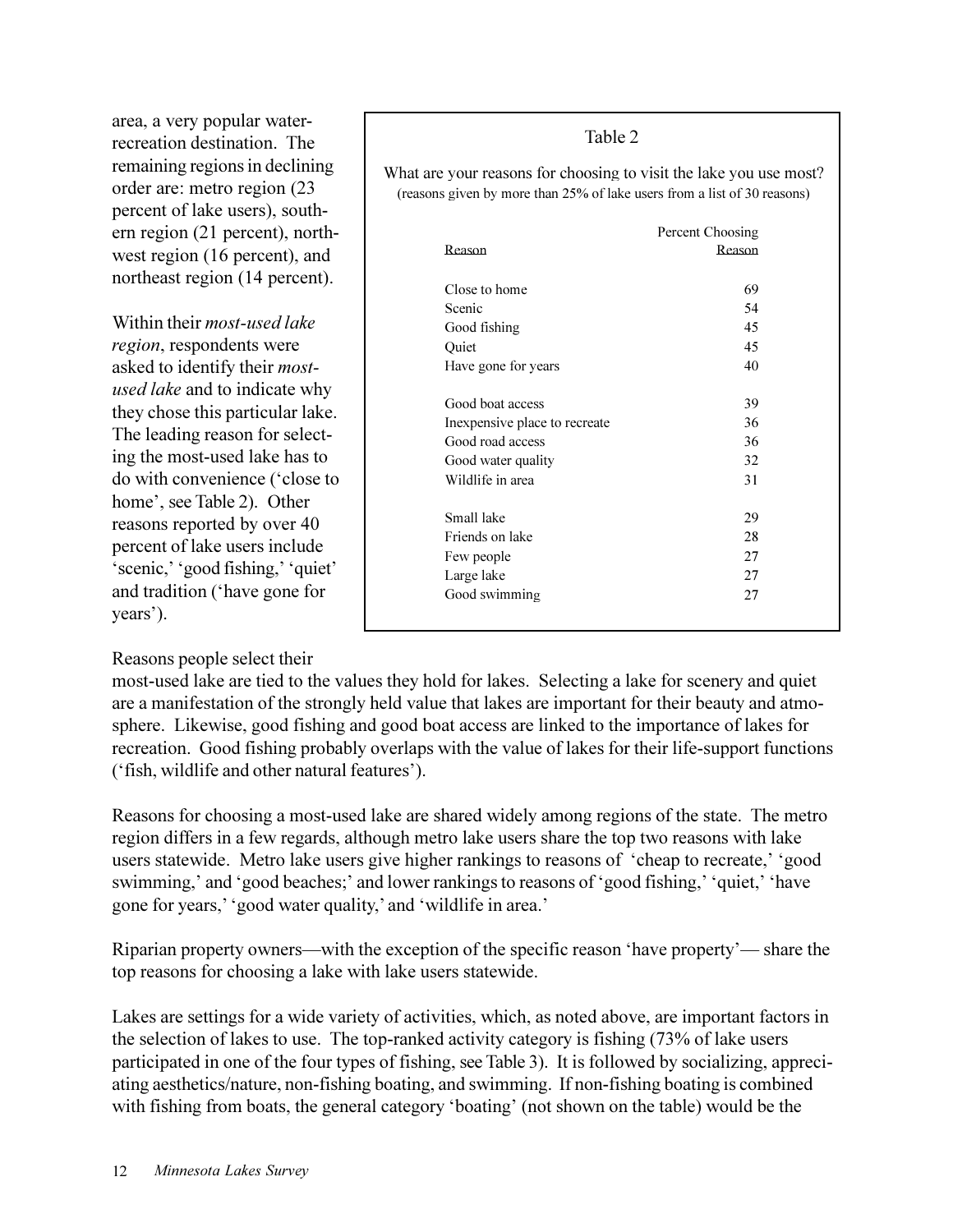highest-ranked activity (81% and the state of the state 3 highest-ranked activity (81% and 5) would participate in 'boating').

Of the specific activities, 'enjoying lake or river scenery' is participated in the most (64% of lake users). This is followed by fishing from motorized boats (57%), socializing with friends and family (54%), and swimming or wading (49%). The prevalence of activity participation does not differ greatly from region to region in the state, except in the metro region where fishing is less prevalent (46% of metro lake users fish). Nor does participation differ greatly between those who own riparian property and those who do not, except for those activities directly related to home/cabin ownership.

#### **Activity** Percent **Category** Specific Activity **3DUMLFLILTS** Participating **Fishing** 73 Fishing from motorized boats 57 Fishing from shore 42  $Ice$  fishing  $30$ Fishing from non-motorized boats 14 **Socializing** 2008. The set of the set of the set of the set of the set of the set of the set of the set of the set of the set of the set of the set of the set of the set of the set of the set of the set of the set of the Socializing with friends and family 54 Picnicking/camping on lakeshore 32 Enjoying bonfires along shore  $25$ Attending water front events 8 **Appreciating Aesthetics/Nature** 67 Enjoying lake or river scenery 64 Bird watching or studying nature 29 Painting or photography 8 **1888 1889 1899 1899 1899 1899 1899 1899 1899 1899 1899 1899 1899 1899 1899 1899 1899 1899 1899 1899 1899 1899 1899 1899 1899 1899 1899 1899 1899 1899 1899 1899** Pleasure boating (motorized) 40 Canoeing/kayaking/paddleboating 21 Water skiing, kneeboarding, etc. 18 Operating personal watercraft (Jet Skis<sup> $M$ </sup>) 5 Sailing 4 Windsurfing 2 **Swimming** 49 Swimming/wading 49 SCUBA diving 2 **+Rome/Cabin** 33 Spending time at lakeshore home or cabin 33 **1 7** *PDLOSE* **<b>1** *PDLOSE* **1** *PDLOSE* **1** *PDLOSE* **1** *PDLOSE* **1** *PDLOSE* **1** *PDLOSE* **<b>1** *PDLOSE* Using trails along shore for hiking, skiing, or mountain biking 21 Using trails along shore for riding ATV's or snowmobiling 5 **FROCK Picking/Collecting 21** Skipping rocks 17 Collecting rocks or shells 13 **Snowmobiling** 12 Snowmobiling on lakes/rivers 12 Activity Participation In and Around the Lake Used Most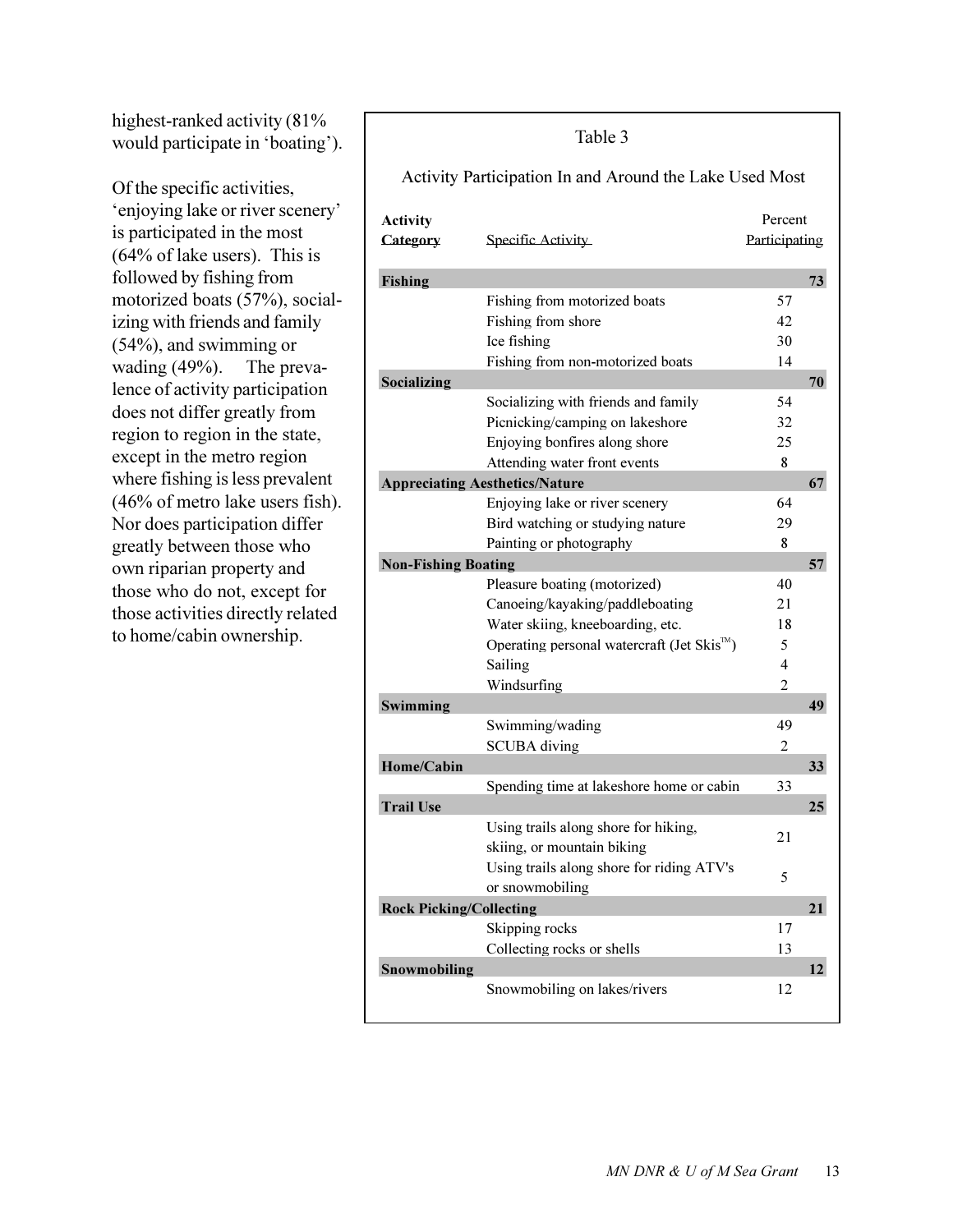#### STATUS AND TRENDS OF LAKE CONDITIONS

The survey explored people's perceptions about the conditions of lakes. The intent was to have Minnesotans answer two general questions about lakes with which they are familiar: (1) What is the condition of Minnesota lakes and their immediate environs? and (2) Are these conditions getting better or worse?

To get answers to these general questions, specific survey questions were developed within four theme areas. The theme areas were selected to represent the broad dimensions of potential concerns about the lake resource. Not all aspects of potential lake-related concerns can be assessed in a single survey, because the list of possible topics is quite large. But, enough can be assessed to get a good sense of the level of concern people have about important dimensions of the lake resource.

The first theme deals with 'big picture' aspects of the lake resource: water quality, scenic quality and the overall condition of lake and shoreland areas (Table 4). These assessments of general (or overall) conditions form

an effective context for evaluating more specific topics. The next theme is water recreation. The emphasis in this theme is on water recreation topics that are linked closely to resource conditions (as opposed to social or managerial conditions): water quality and the lake fishery. Topics dealing with fish and wildlife resources constitute the third theme. The fourth theme focuses on shoreland conditions, and probes the conditions of the riparian zone and its use for shoreland housing.

| Table 4<br>Themes for organizing people's perceptions of the status and trends |                                                                                                                                                                                                                               |  |  |  |  |
|--------------------------------------------------------------------------------|-------------------------------------------------------------------------------------------------------------------------------------------------------------------------------------------------------------------------------|--|--|--|--|
|                                                                                | in lake and shoreland areas                                                                                                                                                                                                   |  |  |  |  |
| Theme                                                                          | <b>Indicator Item in Survey</b>                                                                                                                                                                                               |  |  |  |  |
| <b>Overall conditions</b>                                                      | Overall condition of lake and shoreland areas<br>Water quality<br>Scenic quality of lake and shoreland areas                                                                                                                  |  |  |  |  |
| Water recreation                                                               | Fishing<br>Keeper-size pan and game fish<br>Level of fish contamination<br>Motorized watercraft                                                                                                                               |  |  |  |  |
| Fish, wildlife & other<br>aquatic resources                                    | Diversity of birds and wildlife<br>Fish habitat<br>Rooted vegetation near shore<br>Floating algae and/or scum on the surface<br>Presence of exotic species (such as Eurasian watermilfoil, purple loosestrife, etc.)<br>Loons |  |  |  |  |
| Shoreland conditions                                                           | Shoreland housing<br>Natural shoreline vegetation (trees and shrubs)<br>Condition of land area close to the shoreline (0-100 ft from shore)<br>Condition of land away from the shoreline (100-1000 ft. from shore)            |  |  |  |  |

It is important when reading this section to keep in mind 'who' is responding about 'what.' The 'who' is Minnesota lake users (non-users are excluded) and the 'what' are the specific lakes they use most. Lake users are not being asked to comment about lakes with which they have no direct experience. Rather, they are explicitly being asked to assess the lakes with which they have a history of use, and presumably, with which they have a large degree of familiarity. Results indi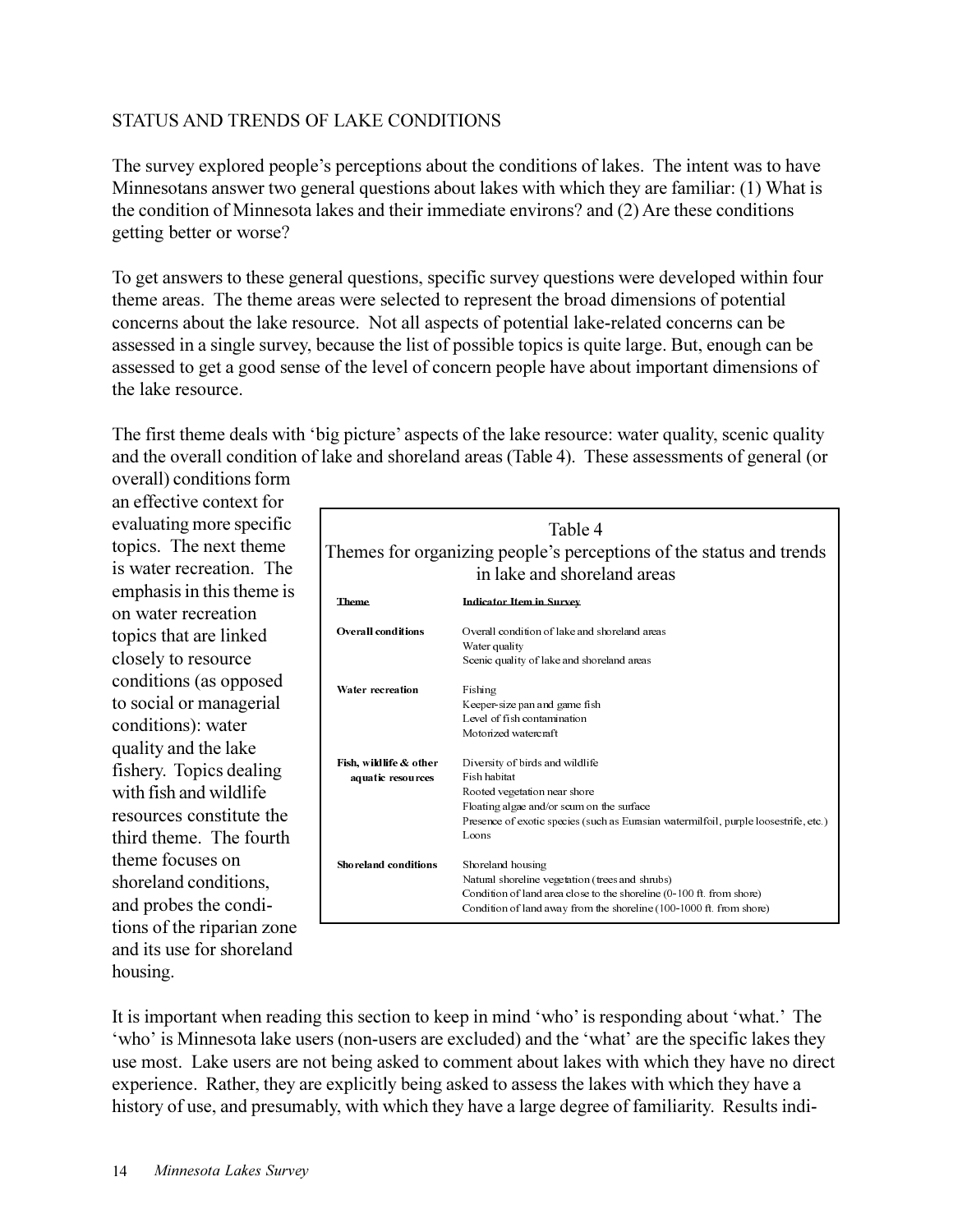cate that the length of this history of use is, on average, relatively long: a mean of 19 years and a median of 16 years. In other words, the survey makes every attempt to tap into lake users' history of direct experience, and have them evaluate the lakes they know well.

#### Overall Conditions

Lake users mainly give positive ratings  $(70\% \text{'}good \text{' to } \text{'excellent'})$  to the overall condition of the lake they use most often (Table 5). Very few (3%) give clearly negative ratings, while 26 percent give fair ratings. Ratings are higher for users of the northern regions, especially the northeast

region, where 80 percent of users give positive ratings. Riparian property owners perceive conditions about the same as other lake users.

Since beginning their history on their most-used lake, nearly twothirds of lake users (63%) have experienced little change in overall conditions ('remained about the same'). For those who report a trend, more report worsening conditions (21%) than improving conditions (12%). Differences in trend responses by region of use are not large. Riparian property owners are more likely to report worsened conditions (32%) than other lake users.

Water quality is given lower ratings than the preceding overall lake-shoreland conditions. There are fewer positive ratings ('good' to 'excellent' responses), and more 'fair' to 'poor' ratings. Water quality is judged better in the northern regions, especially the northeast region, where positive ratings reach 71 percent of all responses. In the metro area, water quality receives the fewest positive responses (42% or responses), but poor ratings in the

|                   |                         | Table 5<br>Theme: Overall Conditions          |                         |
|-------------------|-------------------------|-----------------------------------------------|-------------------------|
|                   |                         | Overall condition of lake and shoreland areas |                         |
| Current condition | Percent of<br>Responses | Trend                                         | Percent of<br>Responses |
| Excellent         | 6                       | Improved                                      | 12                      |
| Good              | 64                      | Remained about the same                       | 63                      |
| Fair              | 26                      | Worsened                                      | 21                      |
| Poor              | 3                       |                                               |                         |
| Don't know        | $\overline{2}$          | Don't know                                    | 5.                      |
| Total percent     | 100                     | Total percent                                 | 100                     |

|                   | Water quality           |                         |                                |  |  |
|-------------------|-------------------------|-------------------------|--------------------------------|--|--|
| Current condition | Percent of<br>Responses | Trend                   | Percent of<br><b>Responses</b> |  |  |
| Excellent         | 9                       | Improved                | 11                             |  |  |
| Good              | 47                      | Remained about the same | 56                             |  |  |
| Fair              | 33                      | Worsened                | 24                             |  |  |
| Poor              | 8                       |                         |                                |  |  |
| Don't know        | 3                       | Don't know              | $\mathbf{Q}$                   |  |  |
| Total percent     | 100                     | Total percent           | 100                            |  |  |

|                   | Percent of     |                         | Percent of       |
|-------------------|----------------|-------------------------|------------------|
| Current condition | Responses      | Trend                   | <b>Responses</b> |
| Excellent         | 17             | Improved                | 9                |
| Good              | 56             | Remained about the same | 67               |
| Fair              | 2.5            | Worsened                | 18               |
| Poor              | $\overline{2}$ |                         |                  |
| Don't know        | $\overline{1}$ | Don't know              | 6.               |
| Total percent     | 100            | Total percent           | 100              |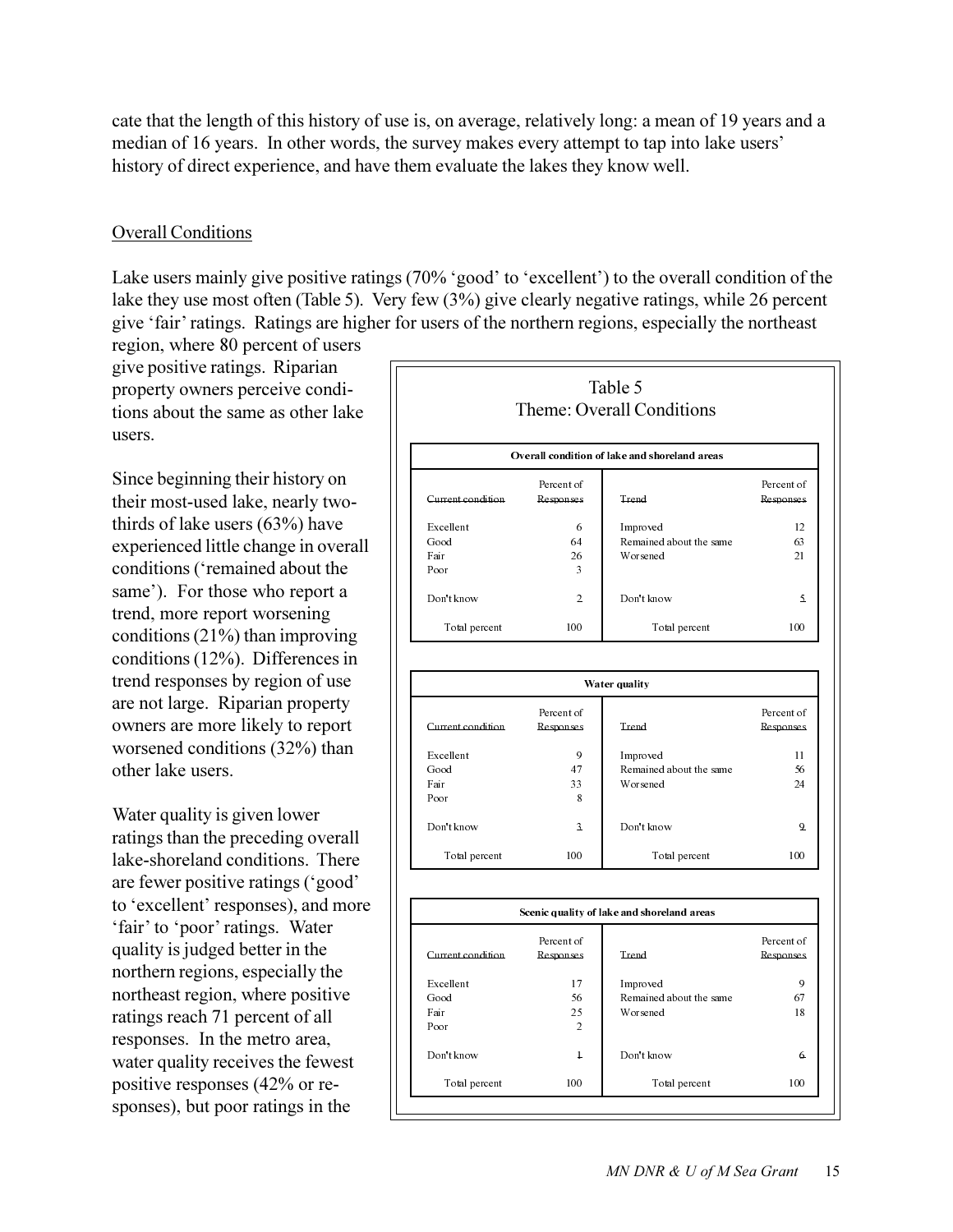metro are largely the same as elsewhere. Riparian property ownership has little effect on responses.

Trends in water quality follow the same pattern as that reported above for the trend in overall lake and shoreland conditions: the majority of lake users see little change (56%). For those who see a change, worsened conditions (24%) predominate over improved conditions (11%). Differences in trend perceptions do not vary substantially by riparian ownership status or region of use. The only notable difference existed for users of the northeast region, where more users (67% of responses) report conditions 'remained about the same.'

Scenic quality is rated the highest in this overall theme group. Nearly three-fourths (73%) of lake users rate scenic quality for the lake they use most as 'good' to 'excellent.' Users of lakes in the northeast give the highest ratings  $(84\% \text{ 'good' to 'excellent')}$ , while users in the metro area give the lowest ratings (59% 'good' to 'excellent'). 'Poor' ratings are still rare in the metro area, however, and comprise only 6 percent of responses. Riparian property ownership has little effect on responses.

The most frequently reported trend for scenic quality is 'remained about the same' or little change. Once again, for those indicating a change, reports of worsening conditions are more frequent than reports of improved conditions. Perceived trends are largely the same from region to region and by riparian ownership status.

#### Water Recreation

The water recreation items are those that are most closely connected to the lake resource: water quality and the lake fishery. Other recreation concerns (such as recreation facility adequacy) were not addressed in the survey. For all the recreation survey items, responses are given for *all* lake users and for *anglers*, because most of the recreation items are fishing related. Lake users who did not fish are far more likely to respond 'don't know' to these questions, indicating a lack of experience with the queried items. Except for the 'don't know' responses, differences between anglers and all lake users are not substantial for the survey items. Anglers represent 68 percent of all lake users, and are identified by answers to question 6 in the survey on lake-related recreation activities (any type of ice or open water fishing identified a respondent as an angler).

Most anglers (89% of responses) give 'fair' to 'good' ratings to fishing on the lake they use most (Table 6). Few report either 'poor'  $(5\%)$  or 'excellent'  $(5\%)$  conditions. This response pattern is similar to that for water quality above. Riparian property owners who fish are slightly more likely to give lower ratings than other anglers. Anglers whose most-used lakes are in the central region responded with higher positive ('good' to 'excellent') ratings (60% of responses), and those whose most-used lake is in southern Minnesota responded with lower positive ratings (33% of responses).

With respect to fishing trends, a slight majority of anglers (56%) report no change. A fairly large portion (30%) indicate worsened conditions, and 8 percent indicate improved conditions. Re-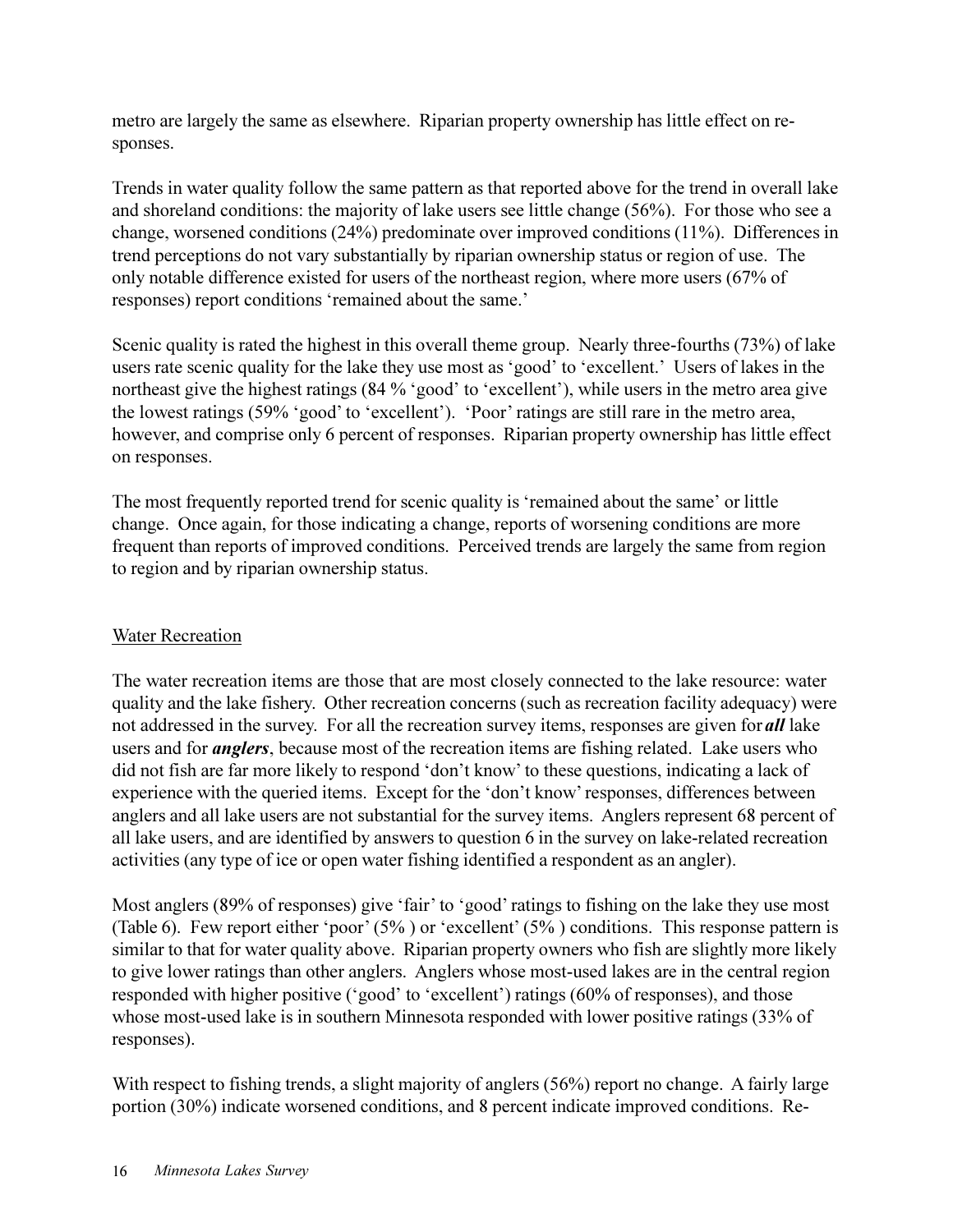| Table 6<br>Theme: Water Recreation |                                    |                                   |                         |                             |                                   |  |  |
|------------------------------------|------------------------------------|-----------------------------------|-------------------------|-----------------------------|-----------------------------------|--|--|
|                                    | Fishing                            |                                   |                         |                             |                                   |  |  |
| Current condition                  | Percent of All<br><b>Responses</b> | Percent of<br>Angler<br>Responses | Trend                   | Percent of All<br>Responses | Percent of<br>Angler<br>Responses |  |  |
| Excellent                          | 3                                  | 5                                 | Improved                | 7                           | 8                                 |  |  |
| Good                               | 36                                 | 46                                | Remained about the same | 45                          | 56                                |  |  |
| Fair                               | 37                                 | 43                                | Worsened                | 26                          | 30                                |  |  |
| Poor                               | 6                                  | 5                                 |                         |                             |                                   |  |  |
| Don't know                         | 18                                 | 2                                 | Don't know              | 22                          | 6                                 |  |  |
| Total percent                      | 100                                | 100                               | Total percent           | 100                         | 100                               |  |  |

| Keeper-size pan and game fish |                                    |                                          |                         |                             |                                   |
|-------------------------------|------------------------------------|------------------------------------------|-------------------------|-----------------------------|-----------------------------------|
| Current condition             | Percent of All<br><b>Responses</b> | Percent of<br><b>Angler</b><br>Responses | Trend                   | Percent of All<br>Responses | Percent of<br>Angler<br>Responses |
| Too much                      | 0                                  | $\theta$                                 | Increased               | $\overline{c}$              | 3                                 |
| About right                   | 43                                 | 55                                       | Remained about the same | 43                          | 54                                |
| Too little                    | 32                                 | 38                                       | Decreased               | 27                          | 32                                |
| Don't know                    | 25                                 | 7                                        | Don't know              | 29                          | $\overline{11}$                   |
| Total                         | 100                                | 100                                      | Total                   | 100                         | 100                               |

| Level of fish contamination |                                    |                                   |                         |                             |                                   |
|-----------------------------|------------------------------------|-----------------------------------|-------------------------|-----------------------------|-----------------------------------|
| Current condition           | Percent of All<br><b>Responses</b> | Percent of<br>Angler<br>Responses | Trend                   | Percent of All<br>Responses | Percent of<br>Angler<br>Responses |
| Major problem               | 6                                  | 7                                 | Increased               | 20                          | 21                                |
| Moderate problem            | 14                                 | 16                                | Remained about the same | 36                          | 45                                |
| Minimal problem             | 27                                 | 34                                | Decreased               | 3                           | 4                                 |
| Not a problem               | 15                                 | 18                                |                         |                             |                                   |
| Don't know                  | 38                                 | 25                                | Don't know              | 41                          | 29                                |
| Total                       | 100                                | 100                               | Total                   | 100                         | 100                               |

| Current condition | Percent of All<br>Responses | Percent of<br>Angler<br>Responses | Trend                   | Percent of All<br><b>Responses</b> | Percent of<br>Angler<br>Responses |
|-------------------|-----------------------------|-----------------------------------|-------------------------|------------------------------------|-----------------------------------|
| Too much          | 29                          | 29                                | Increased               | 52                                 | 58                                |
| About right       | 59                          | 65                                | Remained about the same | 34                                 | 34                                |
| Too little        |                             |                                   | Decreased               | $\mathbf{1}$                       |                                   |
| Don't know        | $\overline{10}$             | 5                                 | Don't know              | $\overline{13}$                    | $\overline{1}$                    |
| Total             | 100                         | 100                               | Total                   | 100                                | 100                               |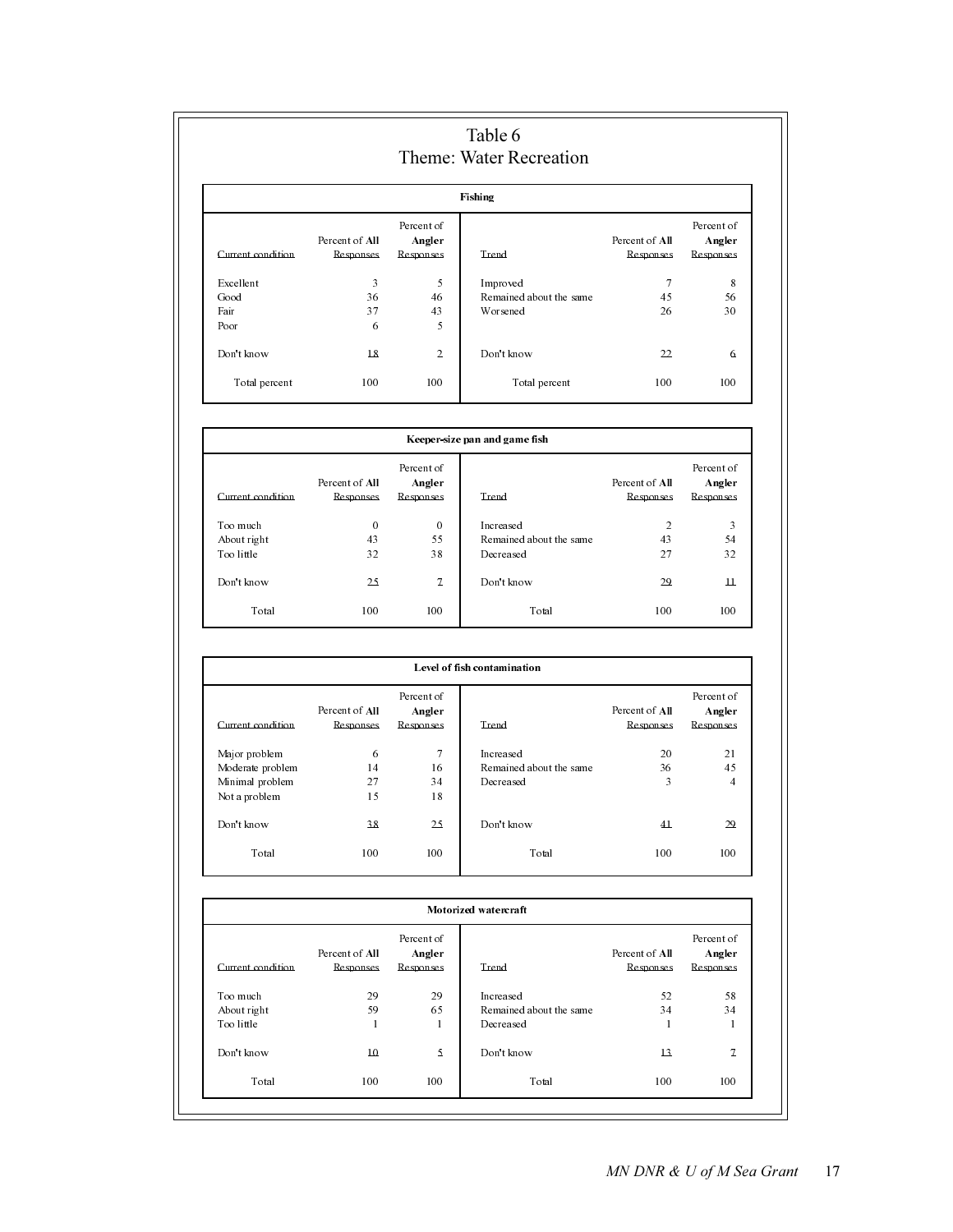gional differences are slight with respect to trend perceptions. Riparian property owners who fish are more likely to report 'worsened' fishing (43% of responses) than other anglers.

Concerning keeper-size pan and game fish, a fairly large portion of anglers (38%) report 'too few, although a slight majority (55%) report about the right number of keepers. A similar majority (54%) report a trend of 'remained about the same.' Almost a third of anglers (32%) indicate a decrease in keeper-size fish; few indicate an increase. Neither perception of trends nor current conditions vary significantly by region of use. Riparian property owners who fish, however, are more likely to report 'too little' for the abundance of keeper-size fish (53% of responses) than other anglers, and are more likely to report a decrease over time (45% of responses).

Fish contamination levels are a 'major' or 'moderate' problem to 23 percent of anglers. They are a slight or nonexistent problem to a majority of anglers  $(52 \%)$ . One-fourth of anglers 'don't know enough about this topic to comment. A similar fraction (29%) did not know enough about trends to indicate direction over time. For those who felt confident enough to indicate a trend, most report 'remained about the same'  $(45%)$ , and most of the others report an increase  $(21%)$ .

Riparian property ownership has little effect on fish-contamination responses. Some regions did stand out as being different from the state as a whole. Anglers who fish in the metro area, are more likely to judge contamination levels as a 'major' or 'moderate' problem (44 % of metro anglers). And anglers who use southern lakes are more likely to indicate (38% of responses) that contamination levels increased on the lake they use most.

Motorized watercraft are judged to be 'about right' in terms of numbers by nearly two-thirds of anglers (most anglers fish from motorized boats) and nearly 60 percent of all lake users. The other third, however, report 'too much,' while almost no one reports 'too little.' With respect to trends, there is little doubt about the perceived direction: nearly 60 percent of anglers report an increase, and nearly everyone else reports no change.

Perceptions of motorized watercraft use are not significantly affected by region of lake use or riparian property ownership.

#### Fish, Wildlife and Other Aquatic Resources

Response patterns described above basically apply, with varying intensities, to the items in this theme (Table  $7 \& 8$ ). The pattern is for most lake users to judge current conditions on the lake they use most as 'about' right, and to judge the trend in conditions as 'remained about the same' or little change. When they note a change, more users indicate a trend to poorer conditions than to better conditions. In addition, examining responses by region of use and riparian property ownership leads to only a small number of differences that are noteworthy.

A high proportion of lake users (69%) view the diversity of birds and wildlife on the lake they use most as 'about right', and nearly as many perceive conditions as having 'remained about the same'  $(68%)$ . Northwest and northeast lake users respond with a higher proportion of 'about right'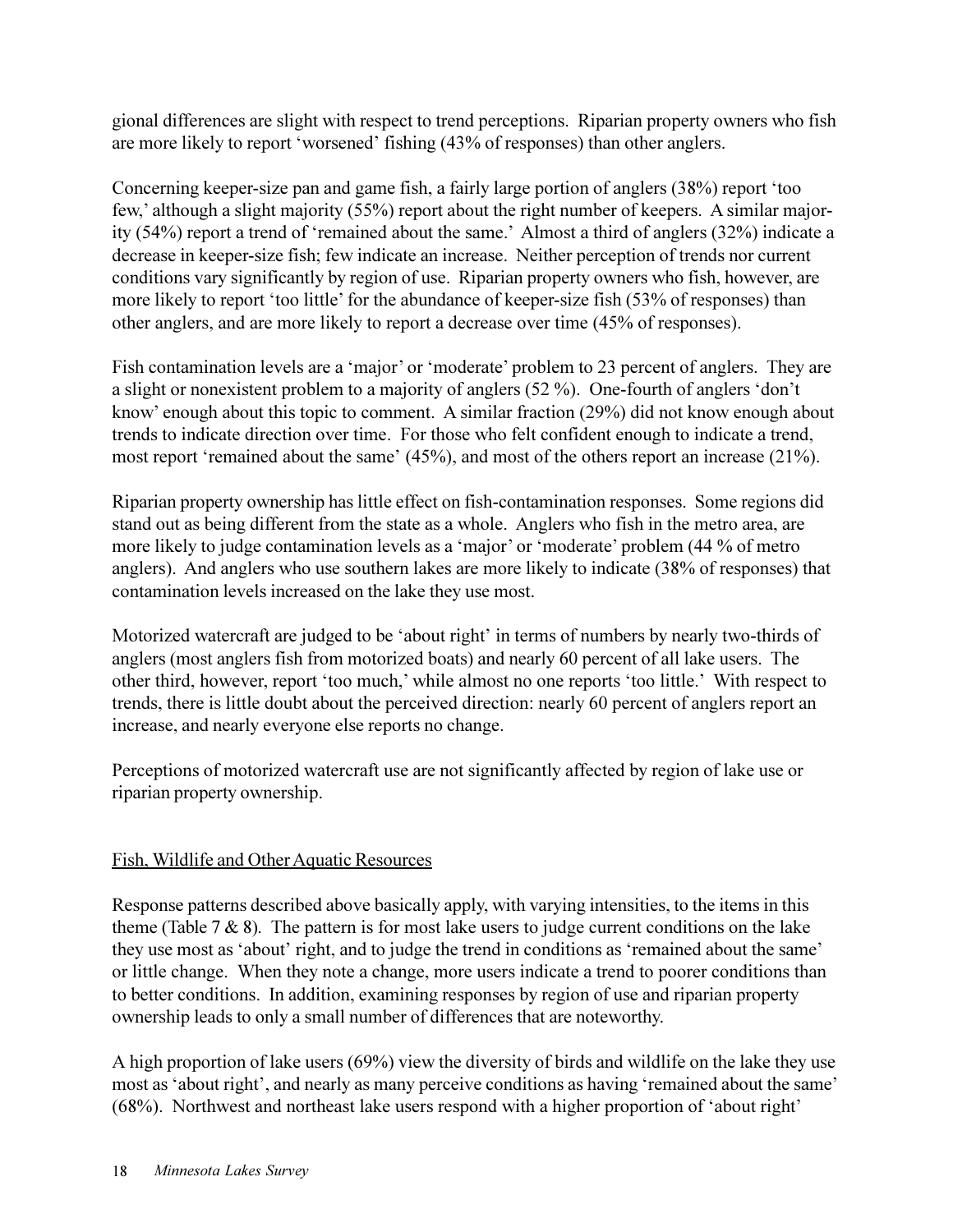| Table 7<br>Theme: Fish, Wildlife and Other Aquatic Resources |                         |                                 |                         |  |  |  |
|--------------------------------------------------------------|-------------------------|---------------------------------|-------------------------|--|--|--|
|                                                              |                         | Diversity of birds and wildlife |                         |  |  |  |
| Current condition                                            | Percent of<br>Responses | Trend                           | Percent of<br>Responses |  |  |  |
| Too much                                                     | $\overline{2}$          | In creased                      | 4                       |  |  |  |
| About right                                                  | 69                      | Remained about the same         | 68                      |  |  |  |
| Too little                                                   | 17                      | Decreased                       | 11                      |  |  |  |
| Don't know                                                   | $\overline{13}$         | Don't know                      | 17                      |  |  |  |
| Total percent                                                | 100                     | Total percent                   | 100                     |  |  |  |

| Fish habitat      |                                    |                                   |                         |                             |                                   |  |  |
|-------------------|------------------------------------|-----------------------------------|-------------------------|-----------------------------|-----------------------------------|--|--|
| Current condition | Percent of All<br><b>Responses</b> | Percent of<br>Angler<br>Responses | Trend                   | Percent of All<br>Responses | Percent of<br>Angler<br>Responses |  |  |
| Too much          | 0                                  | $\theta$                          | In creased              | $\overline{2}$              | 2                                 |  |  |
| About right       | 56                                 | 68                                | Remained about the same | 51                          | 63                                |  |  |
| Too little        | 18                                 | 21                                | Decreased               | 18                          | 21                                |  |  |
| Don't know        | 26                                 | $\overline{11}$                   | Don't know              | 29                          | $\overline{14}$                   |  |  |
| Total percent     | 100                                | 100                               | Total percent           | 100                         | 100                               |  |  |

| Rooted vegetation near shore |                         |                         |                         |  |  |  |
|------------------------------|-------------------------|-------------------------|-------------------------|--|--|--|
| Current condition            | Percent of<br>Responses | Trend                   | Percent of<br>Responses |  |  |  |
| Too much                     | 17                      | In creased              | 19                      |  |  |  |
| About right                  | 60                      | Remained about the same | 56                      |  |  |  |
| Too little                   | 9                       | Decreased               | 9                       |  |  |  |
| Don't know                   | 15                      | Don't know              | 15                      |  |  |  |
| Total percent                | 100                     | Total percent           | 100                     |  |  |  |

#### Floating algae and/or scum on the surface

| Current condition | Percent of<br>Responses | Trend                   | Percent of<br><b>Responses</b> |
|-------------------|-------------------------|-------------------------|--------------------------------|
| Too much          | 38                      | Increased               | 34                             |
| About right       | 45                      | Remained about the same | 46                             |
| Too little        | $\overline{2}$          | Decreased               | 5                              |
| Don't know        | $\overline{16}$         | Don't know              | 15.                            |
| Total percent     | 100                     | Total percent           | 100                            |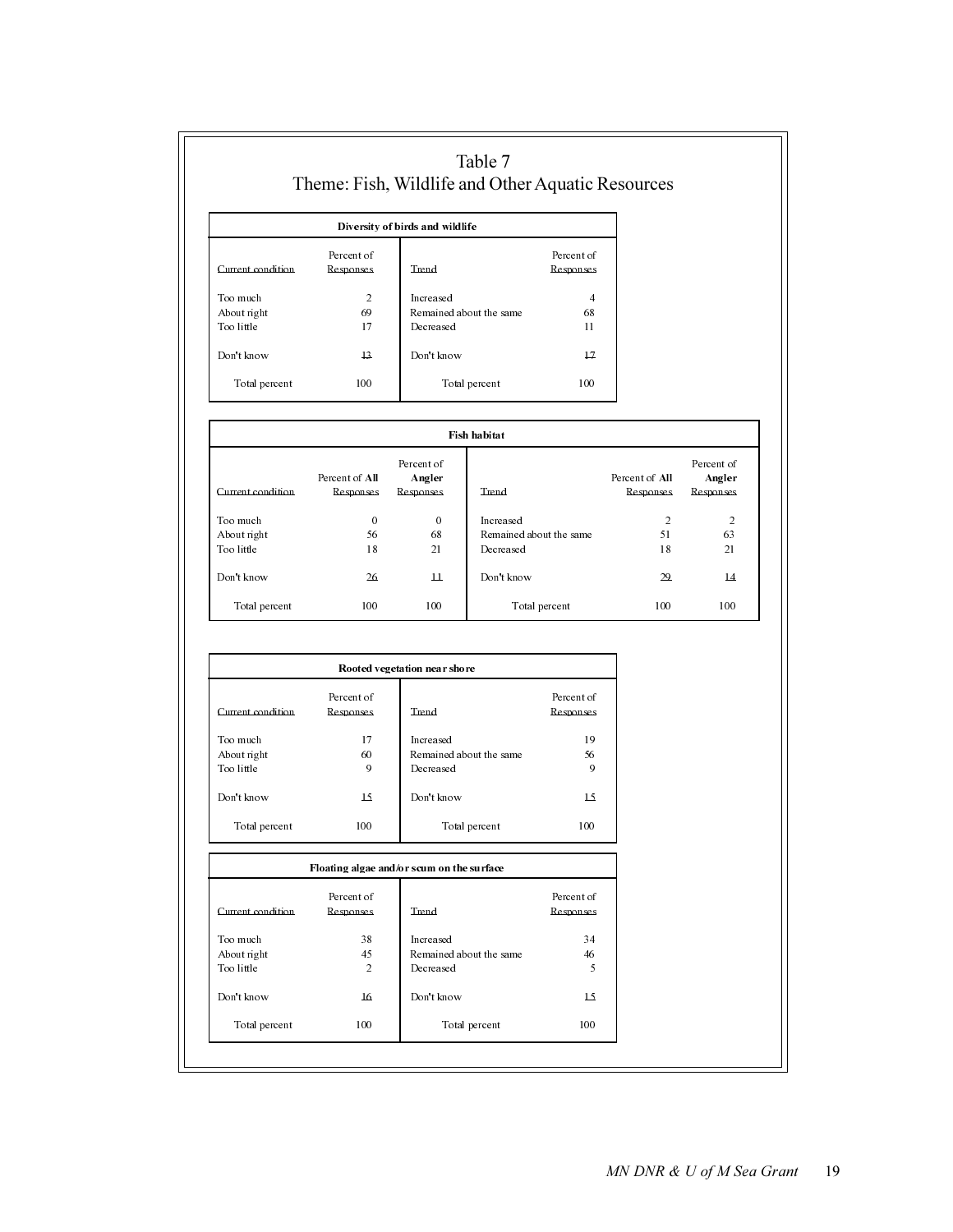responses (80% to 84%), while metro users respond with a lower portion of 'about right' (50%) and a higher proportion of 'too little'  $(25%)$ . Riparian property owners also respond with a high fraction of 'about right' responses (85%). With respect to trends, neither region of use nor riparian property ownership has any substantial effect on responses.

Fish habitat evaluations are given for all lake users and anglers, because (as above with fishingrelated recreation), non-anglers are less confident in their assessments of fishing items, as evidenced by their large number of 'don't know' responses. Responses by anglers for fish habitat are nearly the same as the responses in the preceding paragraph about diversity of birds and wildlife: nearly 70 percent think conditions are 'about right' on the lake they use most, and nearly two-thirds report 'remained about the same' for the change they personally experienced on their most-used lake. Once again, for those who reported a trend, worsening conditions (in this case decreased fish habitat) are reported by more anglers  $(21\%)$  than improved conditions  $(2\%)$ .

Region-of-use differences are not sizable for either the current condition or trends in fish habitat. Riparian owners who fish, however, do perceive some differences from other anglers. Riparian owners more frequently see 'too little' fish habitat (37%), and more see 'decreased' habitat over time  $(37%)$ . This same group—as presented above—gave lower ratings to the condition of the recreational fishery, and more saw a worsening trend than other anglers.

Rooted aquatic vegetation abundance is more likely to be judged as 'about right' than floating

algae, which has a relatively high proportion of 'too much' responses (38%). The trend for algae is skewed toward 'increase' abundance, much more so than for rooted aquatics. Algae is seen as particularly high in the south; it is judged 'too much' by 61 percent of lake users in southern Minnesota. These same southern lake users are much more likely to report an 'increased' trend in algae (50% of responses). In contrast, users of lakes in the northern and central regions give far lower 'too much' algae responses (24% to 28% of responses), and are less likely to indicate an increase in algae (23%).

| Percent of<br>Current condition<br>Trend<br>Responses<br>11<br>Major problem<br>Increased<br>Moderate problem<br>11<br>Remained about the same<br>Minimal problem<br>19<br>Decreased<br>Not a problem<br>21<br>Don't know<br>Don't know<br>38<br>Total percent<br>100<br>Total percent<br>Loons<br>Percent of<br>Current condition.<br>Trend<br>Responses<br>Too much<br>1<br>Increased | Presence of exotic species (such as Eurasian watermilfoil, purple loosest rife etc.) |     |                         |                |  |  |
|-----------------------------------------------------------------------------------------------------------------------------------------------------------------------------------------------------------------------------------------------------------------------------------------------------------------------------------------------------------------------------------------|--------------------------------------------------------------------------------------|-----|-------------------------|----------------|--|--|
|                                                                                                                                                                                                                                                                                                                                                                                         |                                                                                      |     |                         | Percent of     |  |  |
|                                                                                                                                                                                                                                                                                                                                                                                         |                                                                                      |     |                         | Responses      |  |  |
|                                                                                                                                                                                                                                                                                                                                                                                         |                                                                                      |     |                         | 25             |  |  |
|                                                                                                                                                                                                                                                                                                                                                                                         |                                                                                      |     |                         | 25             |  |  |
|                                                                                                                                                                                                                                                                                                                                                                                         |                                                                                      |     |                         | $\overline{2}$ |  |  |
|                                                                                                                                                                                                                                                                                                                                                                                         |                                                                                      |     |                         |                |  |  |
|                                                                                                                                                                                                                                                                                                                                                                                         |                                                                                      |     |                         | 48             |  |  |
|                                                                                                                                                                                                                                                                                                                                                                                         |                                                                                      |     |                         | 100            |  |  |
|                                                                                                                                                                                                                                                                                                                                                                                         |                                                                                      |     |                         |                |  |  |
|                                                                                                                                                                                                                                                                                                                                                                                         |                                                                                      |     |                         | Percent of     |  |  |
|                                                                                                                                                                                                                                                                                                                                                                                         |                                                                                      |     |                         | Responses      |  |  |
|                                                                                                                                                                                                                                                                                                                                                                                         |                                                                                      |     |                         | $\overline{4}$ |  |  |
|                                                                                                                                                                                                                                                                                                                                                                                         | About right                                                                          | 45  | Remained about the same | 56             |  |  |
| Too little<br>38<br>Decreased                                                                                                                                                                                                                                                                                                                                                           |                                                                                      |     |                         | 16             |  |  |
| Don't know<br>Don't know<br>16                                                                                                                                                                                                                                                                                                                                                          |                                                                                      |     |                         | 25.            |  |  |
|                                                                                                                                                                                                                                                                                                                                                                                         | Total percent                                                                        | 100 | Total percent           | 100            |  |  |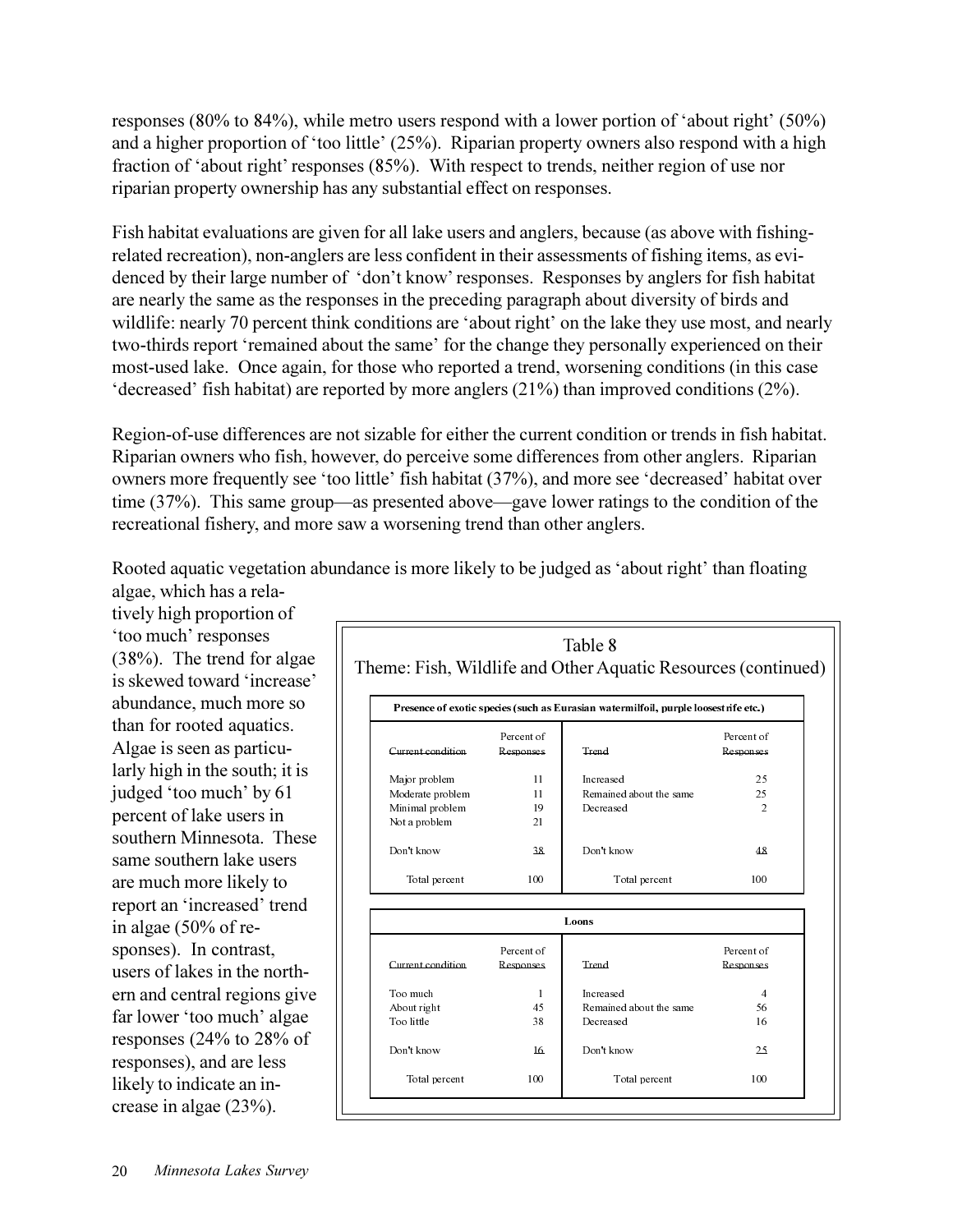Response differences due to riparian ownership are minor for algae and rooted aquatics, and regional differences are minor for rooted aquatics.

Exotic species are viewed as a 'major' or 'moderate' problem by 22 percent of lake users. Many lake users (38%) did not know enough about exotics to feel confident in answering the question. A similarly large percent responded 'don't know' to the trend in exotics on the lake they use most. In terms of trends, more lake users indicate an increase than a decrease.

Metro lake users are the most likely to judge exotics as a 'major' or 'moderate' problem (38%), perhaps because of the number of metro lakes with infestations of Eurasian watermilfoil. They are also the most likely to indicate an increase in the problem (38%). The reverse is true for lake users in the northwest and northeast. There, the level of the problem is viewed as less (10% to 12% 'major' or 'moderate' problem), and the frequency of 'increase' responses is lower (12% to 13%). Riparian property owners are less likely to say they do not know about the current exotics situation than other lake users, and more likely to indicate that exotics are not a problem (34% of responses). Riparian property owners are no different in their view of trends, however.

Loons—indicative of solitude and little human impact on natural lake habitat—are seen as 'too little' in terms of abundance by 38 percent of all lake users. In the northwest and northeast, where loons have historically been common, a high portion of lake users give 'about right' responses (70% to 71%), fewer give 'too little' responses (19% to 25%), and about two-thirds  $(63\%$  to 70%) indicate 'remained about the same' for the change on the lake they use most. Users of the central region are also more likely than lake users statewide to give 'about right' responses to current conditions (58%). Riparian property owners, too, are more likely to give 'about right' responses (61% of responses), which is not surprising since most riparian property owners have their most-used lake in the northern and central regions.

#### Shoreland Conditions

Responses for shoreland items are presented for all lake users as well as riparian property owners, because riparian property owners have a large interest in, and direct effect on, shoreland areas.

The conditions of the natural shoreline vegetation, condition of land near the shore, and condition of land away from the shore are judged as being in pretty good shape by lake users for the lake they use most (Table 9). Nearly 80 percent perceive natural shoreline vegetation as 'about right' and some 60 percent see the condition of land near and away from shore as 'good' to 'excellent'. Few see the land near and away from shore as 'poor.' With respect to trends for these items, 60 to 70 percent of lake users see conditions as having 'remained about the same.' For those who perceive a trend, the typical pattern emerges: more see worsening conditions than improved conditions. Region of lake use and riparian property ownership do not substantially affect responses to current conditions or trends for these shoreland items.

There is a good deal of statewide consensus on shoreland housing. A slim majority sees current conditions as 'about right,' while most of the rest see 'too much' housing. The trend is decidedly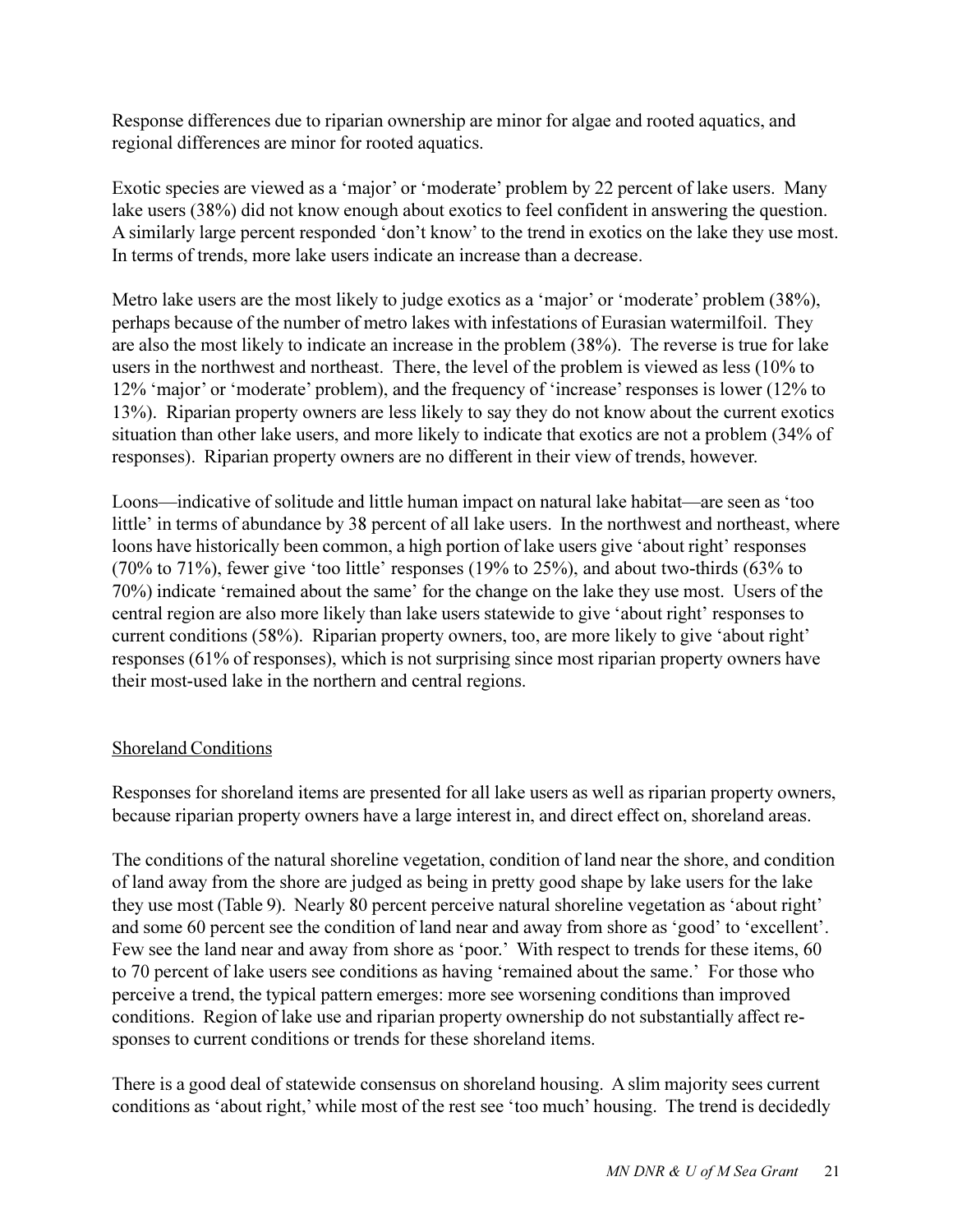|                           |                             |                                 | Theme: Shoreland Conditions                                          |                             |                                 |
|---------------------------|-----------------------------|---------------------------------|----------------------------------------------------------------------|-----------------------------|---------------------------------|
|                           |                             |                                 | Natural shoreline vegetation (trees and shrubs)                      |                             |                                 |
|                           | Percent of All              | Percent of<br>Riparian<br>Owner |                                                                      | Percent of All              | Percent of<br>Riparian<br>Owner |
| Current condition         | Responses                   | Responses                       | Trend                                                                | Responses                   | Responses                       |
| Too much                  | $\overline{2}$              | 3                               | In creased                                                           | 5                           | $\overline{2}$                  |
| About right               | 74                          | 79                              | Remained about the same                                              | 64                          | 69                              |
| Too little                | 16                          | 15                              | Decreased                                                            | 18                          | 25                              |
| Don't know                | $\overline{1}$              | $\overline{a}$                  | Don't know                                                           | $\overline{14}$             | $\overline{4}$                  |
| Total                     | 100                         | 100                             | Total                                                                | 100                         | 100                             |
|                           |                             |                                 | Condition of land area close to shoreline (0-100 ft. from shore)     |                             |                                 |
|                           |                             | Percent of                      |                                                                      |                             | Percent of                      |
|                           |                             | Riparian                        |                                                                      |                             | Riparian                        |
| Current condition         | Percent of All<br>Responses | Owner<br>Responses<br>Trend     |                                                                      | Percent of All<br>Responses | Owner<br>Responses              |
|                           |                             |                                 |                                                                      |                             |                                 |
| Excellent                 | $\overline{7}$              | 3                               | Improved                                                             | 8                           | 3                               |
| Good                      | 55                          | 58                              | Remained about the same                                              | 63                          | 62                              |
| Fair                      | 28                          | 29                              | Worsened                                                             | 18                          | 28                              |
| Poor                      | 5                           | 6                               |                                                                      |                             |                                 |
| Don't know                | 5                           | 4                               | Don't know                                                           | $\overline{11}$             | $\mathcal{I}$                   |
| Total                     | 100                         | 100                             | <b>T</b> otal                                                        | 100                         | 100                             |
|                           |                             | Percent of                      | Condition of land area away from shoreline (100-1000 ft. from shore) |                             | Percent of                      |
|                           |                             | Riparian                        |                                                                      |                             | Riparian                        |
|                           | Percent of All              | Owner                           |                                                                      | Percent of All              | Owner                           |
| Current condition         | Responses                   | Responses                       | Trend                                                                | Responses                   | Responses                       |
| Excellent                 | 8                           | $\overline{7}$                  | Improved                                                             | 8                           | $\mathbf{0}$                    |
| Good                      | 55                          | 56                              | Remained about the same                                              | 67                          | 71                              |
| Fair                      | 25                          | 24                              | Worsened                                                             | 10                          | 18                              |
| Poor                      | $\overline{c}$              | $\overline{4}$                  |                                                                      |                             |                                 |
| Don't know                | $10$                        | Q                               | Don't know                                                           | 15                          | $\overline{11}$                 |
| Total                     | 100                         | 100                             | Total                                                                | 100                         | 100                             |
|                           |                             |                                 | Shoreland housing                                                    |                             |                                 |
|                           |                             | Percent of                      |                                                                      |                             | Percent of                      |
|                           |                             | Riparian                        |                                                                      |                             | Riparian                        |
|                           | Percent of All              | Owner                           |                                                                      | Percent of All              | Owner                           |
| Current condition         | Responses                   | Responses                       | Trend                                                                | Responses                   | Responses                       |
|                           |                             |                                 |                                                                      |                             |                                 |
| Too much                  | 36                          | 39                              | Increased                                                            | 51                          | 59                              |
| About right<br>Too little | 50<br>$\overline{2}$        | 53                              | Remained about the same                                              | 35                          | 36                              |
|                           |                             | 3                               | Decreased                                                            | -1                          | $\boldsymbol{0}$                |
|                           |                             |                                 |                                                                      |                             |                                 |
| Don't know                | 12                          | 5.                              | Don't know                                                           | 13                          | 5.                              |
| Total percent             | 100                         | 100                             | Total percent                                                        | 100                         | 100                             |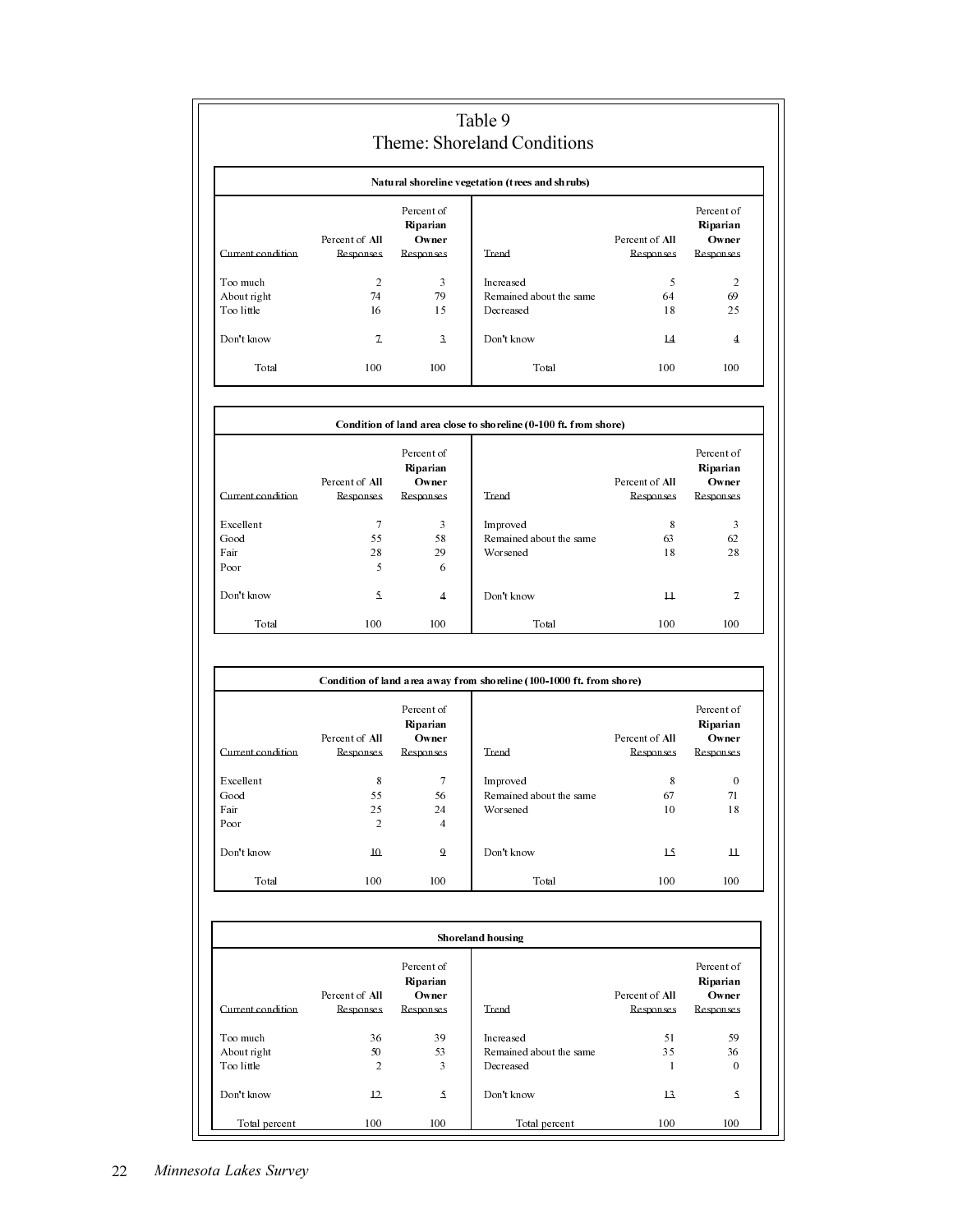skewed toward increased housing. Riparian property owners are in general agreement with other lake users on shoreland housing. Most region of use differences are minor, too. The only notable difference is for the northwest, where lake users give fewer 'too much' responses (19%) and more 'about right' responses  $(63\%)$ .

#### OUTLOOK FOR LAKES

The preceding section describes lake users' views of current conditions and recent trends. This section examines their future prospects for the lake resource. Their outlook is examined for lake water quality and scenic beauty on the lakes in the region they use most.

The outlook of lake users has a lot in common with their perception of recent trends. In their outlooks, the largest group of lake users still expects conditions to remain the same (Table 10). More users, however, when compared with their perception of recent history, either expect conditions to improve or worsen. For water quality, the portion that expects improvements is nearly as large as the portion that expects conditions to worsen. For scenic beauty, the portion expecting improvements is smaller than that expecting worse conditions.

|         | Table 10<br>History and Outlook for Water and Scenic Quality<br>------------------------ Responses (percent) -------------------------- |    |    |    |    |     |  |  |  |  |  |
|---------|-----------------------------------------------------------------------------------------------------------------------------------------|----|----|----|----|-----|--|--|--|--|--|
|         | $\ldots$ Remain(ed)<br>about the same -<br>Worsen(ed) Don't Know<br>Total Percent<br>Improve(d)<br><b>WATER QUALITY</b>                 |    |    |    |    |     |  |  |  |  |  |
| History | In general, over the last ten years, lake water<br>quality in the region I use most has                                                 | 13 | 51 | 22 | 14 | 100 |  |  |  |  |  |
| Qutlook | In general, over the next ten years, I expect lake<br>water quality in the region I use most to                                         | 26 | 40 | 28 | 7  | 100 |  |  |  |  |  |
|         | <b>SCENIC QUALITY</b>                                                                                                                   |    |    |    |    |     |  |  |  |  |  |
| History | In general, over the last ten years, scenic beauty<br>of lakes in the region I use most has                                             | 12 | 59 | 22 | 7  | 100 |  |  |  |  |  |
| Outlook | In general, over the next ten years, I expect lake<br>scenic beauty in the region I use most to                                         | 18 | 50 | 26 | 5  | 100 |  |  |  |  |  |

There are few regional distinctions worth noting for water quality history or outlook, or for scenic beauty history or outlook. And lake users who owned riparian property have basically the same views on all of these questions as other lake users.

Only metro region lake users have a slightly different perspective on one topic: outlook on water quality. Metro lake users are more polarized than those in other regions: more users expect improvements (36%), more expect conditions to worsen (38%), and fewer expect conditions to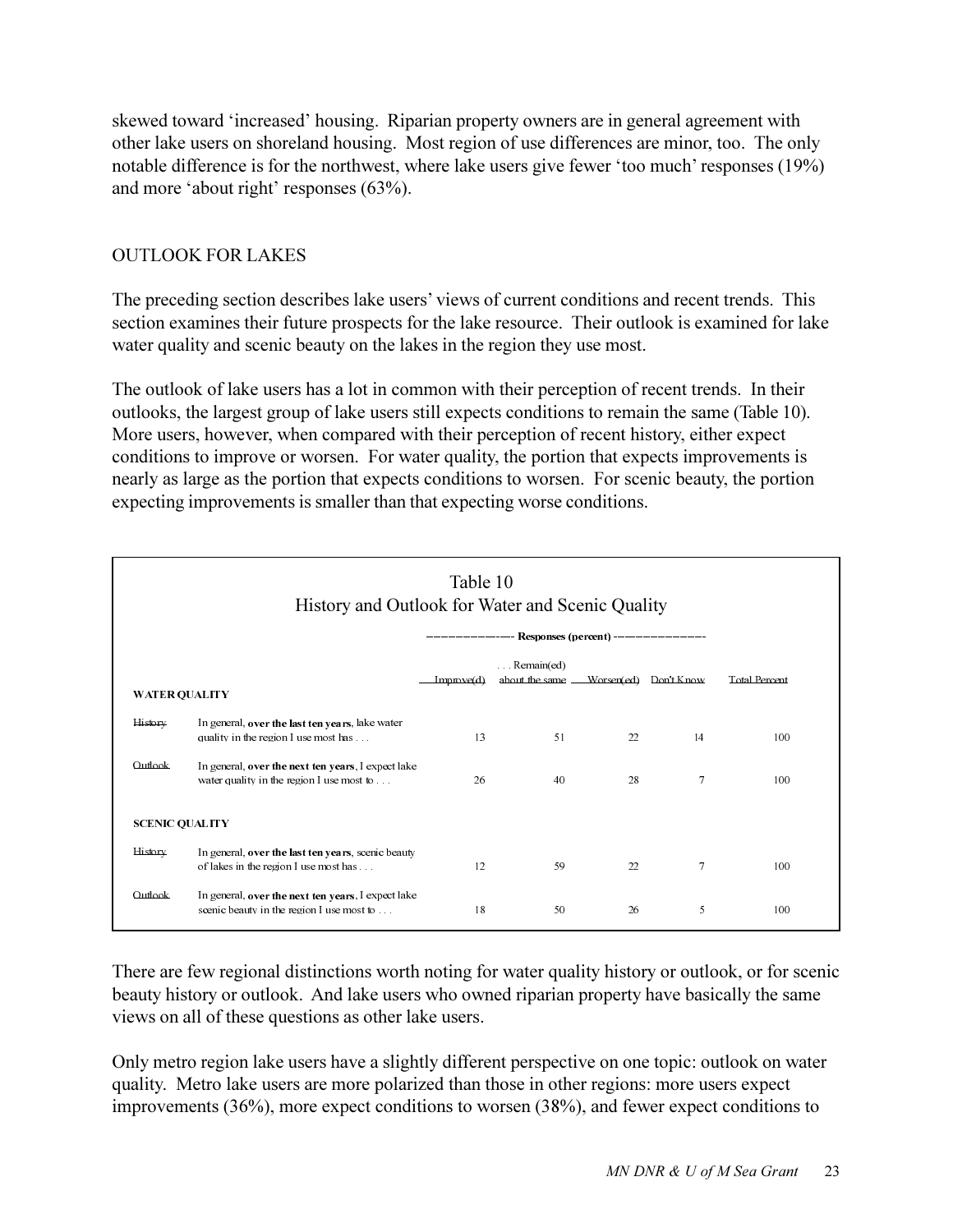remain about the same (23%).

The outlooks are a little more optimistic than perceptions of recent history, as judged by the gap between 'worsen' and 'improve' responses. But worsen responses still exceed (albeit by narrower margins) improve responses, and the largest response category is for conditions to remain the same. Improvement, overall, is not expected, even though there is room for improvement in the perceptions of current water and scenic quality (as indicated in a previous section). Neither water nor scenic quality is seen by many lake users as predominately 'excellent,' although both are seen as in pretty good shape (mainly 'good' to 'excellent').

### IMPACTS ON LAKE WATER QUALITY AND SCENIC BEAUTY

Lake users were asked to identify the major factors that contribute to changes in water and scenic quality on the lakes they use most. Specifically, lake users were asked to evaluate each factor according to its degree of impact: great, moderate, slight and none.

For the one-third of lake users who indicated a worsening in water quality of the lake they use

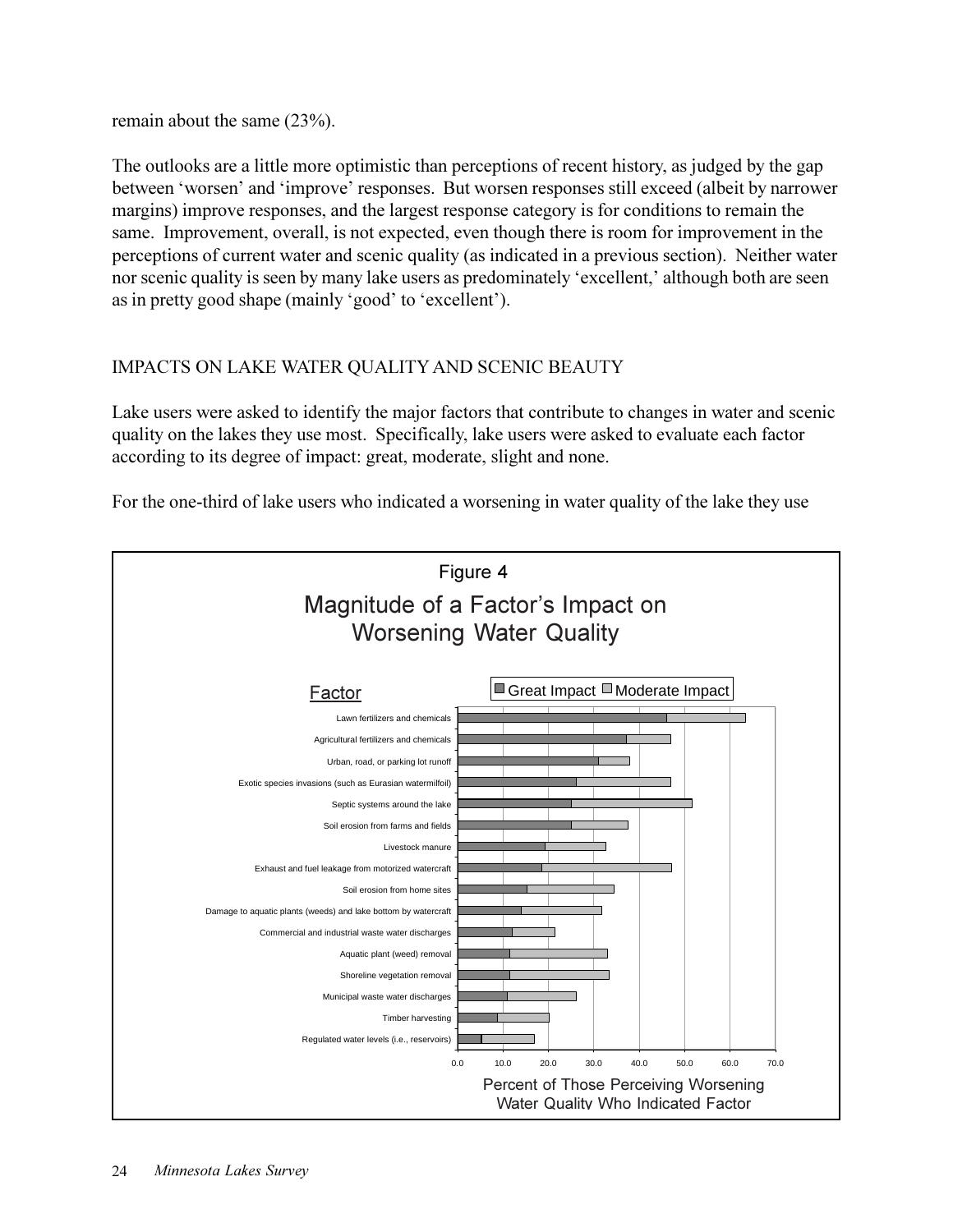most, the leading factors associated with that change are related to runoff from lawns, fields and urban surfaces (Figure 4). Septic systems are also a leading factor associated with declining water quality: about one-quarter identify septic systems as a 'great' impact and another quarter identify it as a 'moderate' impact. Far down on the list of frequent impact identifications are wastewater discharges from commercial, industrial or municipal sources. Exotic species are nearly equivalent to septic systems, a leading factor. Vegetation removal (shoreline, aquatic plant and timber harvest) are all identified infrequently as significant impacts. Exhaust and fuel leakage from motorized watercraft is frequently identified as having at least a 'moderate impact,' but is less frequently identified as having a 'great' impact.

Lake users who own riparian property are in good agreement with other lake users on the impacts associated with declining water quality. Regionally, however, there is much less consensus among lake users, mainly because the regional landscapes are so different. In agricultural regions (northwest and especially the south), agricultural factors become more important (Table 11). In the metro region, urban factors are more important, and on-site septic systems (not that common in the metro region) are less important. Exotic species rank high in the metro region, perhaps because of the number of metro lakes with infestations of Eurasian watermilfoil. In the northeast and central and northwest, which have high numbers of shoreland homes, septic systems are the leading factor. In the northeast, timber harvesting becomes a top-ranked factor.

| Table 11<br>Top-Ranked Factors Impacting Water Quality by Region |                                                                             |                |                                                    |  |  |  |  |  |  |
|------------------------------------------------------------------|-----------------------------------------------------------------------------|----------------|----------------------------------------------------|--|--|--|--|--|--|
|                                                                  | (factors ranked on the percent of 'great' plus 'moderate' impact responses) |                |                                                    |  |  |  |  |  |  |
|                                                                  | <b>Northwest Region</b>                                                     |                | <b>Northeast Region</b>                            |  |  |  |  |  |  |
| Rank                                                             | Eactor                                                                      | Rank           | Eactor                                             |  |  |  |  |  |  |
| 1                                                                | Septic systems around the lake                                              | $\mathbf{1}$   | Septic systems around the lake                     |  |  |  |  |  |  |
| $\overline{c}$                                                   | Agricultural fertilizers and chemicals                                      | 2              | Lawn fertilizers and chemicals                     |  |  |  |  |  |  |
| 3                                                                | Exhaust and fuel leakage from motorized watercraft                          | 3              | Exhaust and fuel leakage from motorized watercraft |  |  |  |  |  |  |
| $\overline{4}$                                                   | Lawn fertilizers and chemicals                                              | 4              | Timber harvesting                                  |  |  |  |  |  |  |
| 5                                                                | Soil erosion from farms and fields                                          | 5              | Urban, road, or parking lot runoff                 |  |  |  |  |  |  |
|                                                                  | <b>South Region</b>                                                         |                | <b>Central Region</b>                              |  |  |  |  |  |  |
| Rank                                                             | Eactor                                                                      | Rank           | Eactor                                             |  |  |  |  |  |  |
| $\mathbf{1}$                                                     | Agricultural fertilizers and chemicals                                      | $\mathbf{1}$   | Septic systems around the lake                     |  |  |  |  |  |  |
| $\overline{2}$                                                   | Lawn fertilizers and chemicals                                              | $\overline{2}$ | Lawn fertilizers and chemicals                     |  |  |  |  |  |  |
| 3                                                                | Septic systems around the lake                                              | 3              | Exhaust and fuel leakage from motorized watercraft |  |  |  |  |  |  |
| $\overline{4}$                                                   | Soil erosion from farms and fields                                          | 4              | Aquatic plant (weed) removal                       |  |  |  |  |  |  |
| 5                                                                | Livestock manure                                                            | 5              | Shoreline vegetation removal                       |  |  |  |  |  |  |
|                                                                  | <b>Metro Region</b>                                                         |                |                                                    |  |  |  |  |  |  |
| Rank                                                             | Factor                                                                      |                |                                                    |  |  |  |  |  |  |
| 1                                                                | Lawn fertilizers and chemicals                                              |                |                                                    |  |  |  |  |  |  |
| 2                                                                | Urban, road, or parking lot runoff                                          |                |                                                    |  |  |  |  |  |  |
| 3                                                                | Exhaust and fuel leakage from motorized watercraft                          |                |                                                    |  |  |  |  |  |  |
| $\overline{4}$                                                   | Exotic species invasions (such as Eurasian watermilfoil)                    |                |                                                    |  |  |  |  |  |  |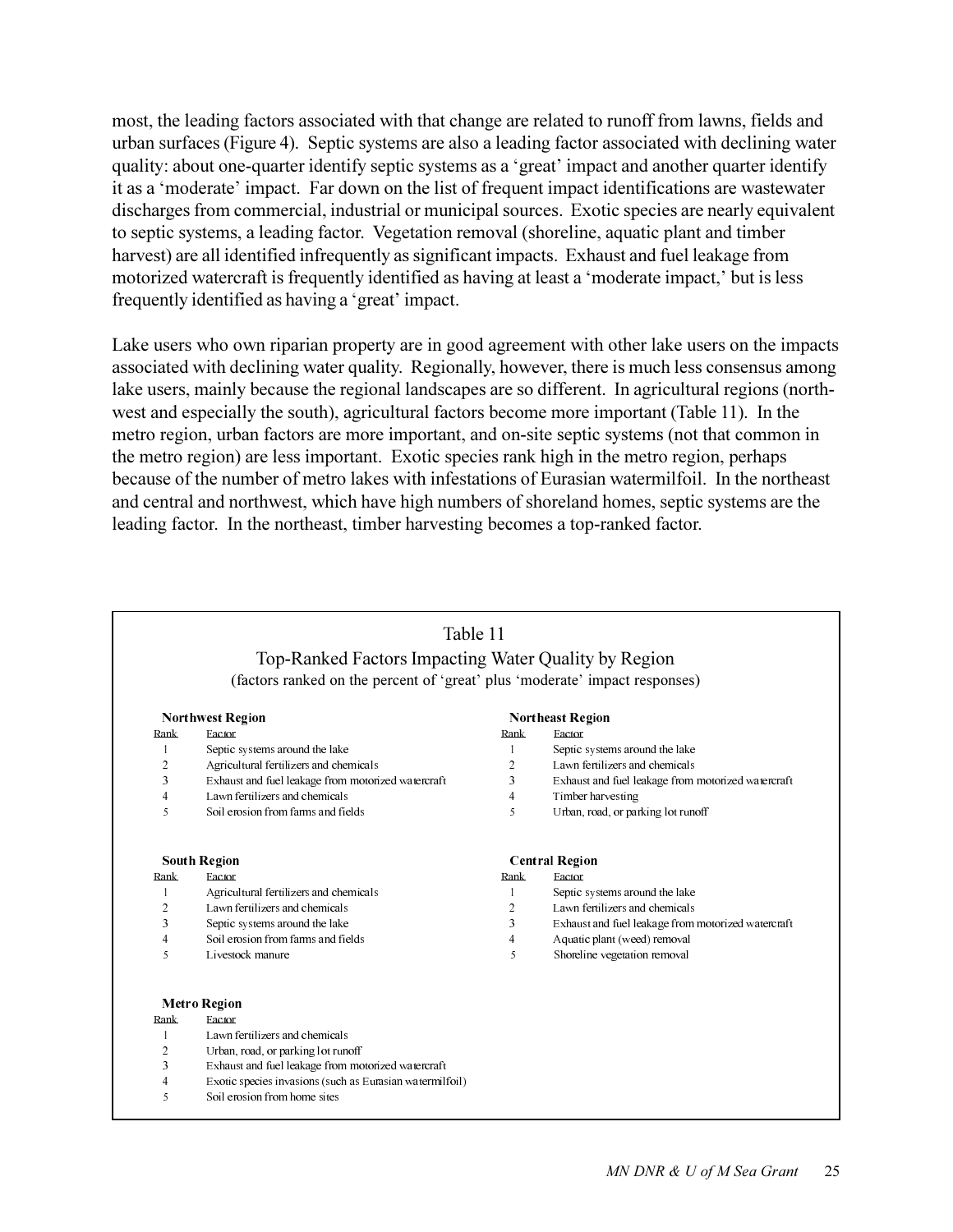In contrast to water quality, the ranking of factors associated with declining scenic quality is far more widely shared among the regions. There is also agreement between lake users who own riparian property and those who do not. The top factor—identified by those 25 percent of lake users who perceived a decline in scenic quality on the lake they use most—is clearly shoreland home construction (Figure 5). Over half identified cabin or home development as having a 'great' impact on declining scenic quality. Next in importance are other types of shoreland development: installation of large shoreline structures (such as docks and boat lifts) and road construction near shore. Vegetation (tree and shrub) removal in shoreland areas is the third most frequently mentioned factor impacting scenic quality. Commercial and industrial developments, including resorts and marinas, are not regularly identified as having major impacts.

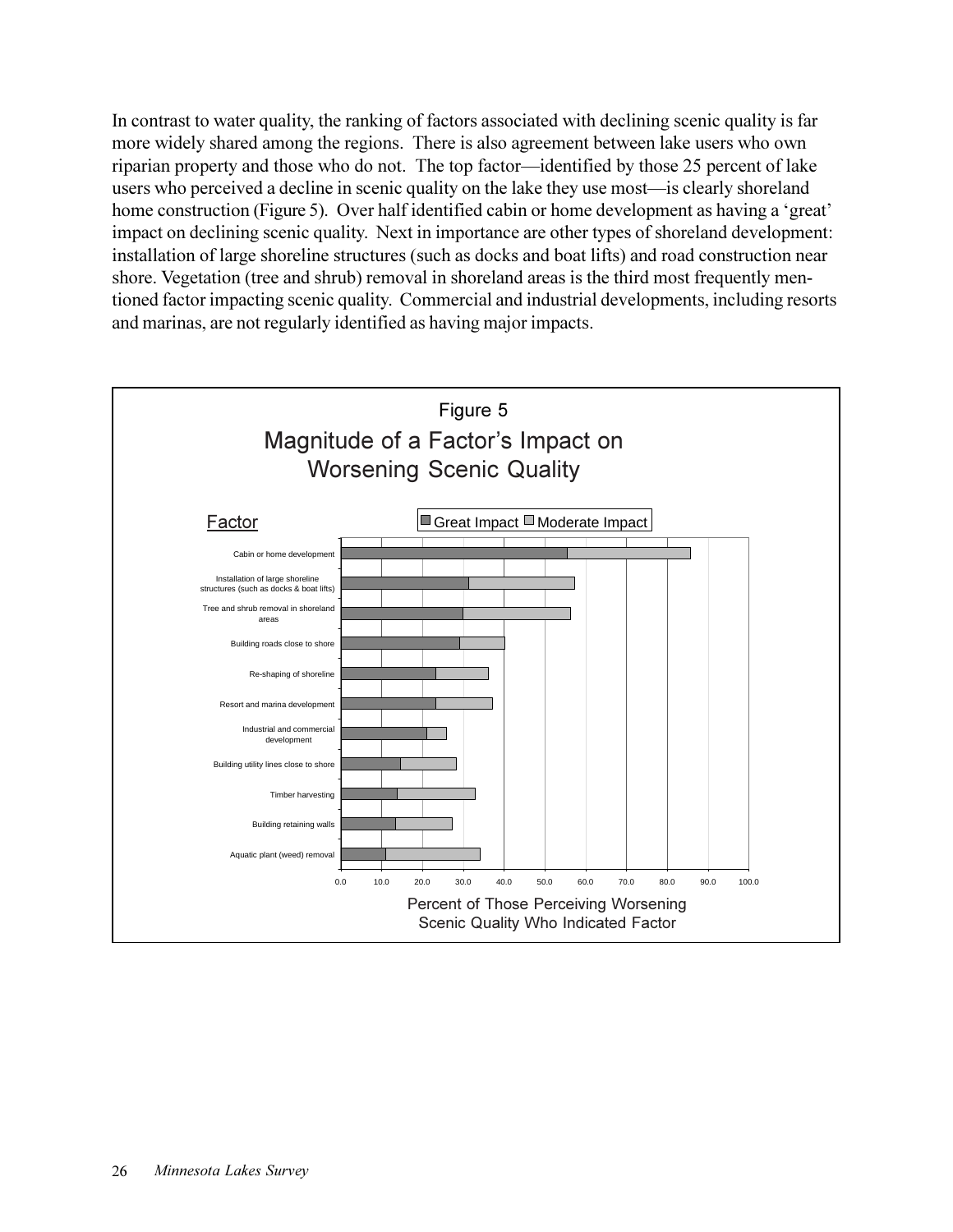#### POSSIBLE SOLUTIONS TO LAKE PROBLEMS

The survey explored peoples' opinions about possible solutions to problems they identified for the lake they use most. Specifically, lake users were asked whether they support or oppose each of 17 solutions to address problems on their most-used lake. The 17 solutions were selected to represent four broad categories of solutions: education, management, regulation/enforcement, and incentives (Table 12). The intent is to examine support for solutions not only on an item-by-item basis, but also by category, to see if certain categories are clearly preferable in the public's mind to others. For example, does the public believe that regulation is preferable to education or incentives to solve practical problems? Or, is education the alternative with the most support?

|                   | Table 12                                                                                                                                                                                                                                                                                                                                                                                                                                                                                  |  |  |  |  |  |  |
|-------------------|-------------------------------------------------------------------------------------------------------------------------------------------------------------------------------------------------------------------------------------------------------------------------------------------------------------------------------------------------------------------------------------------------------------------------------------------------------------------------------------------|--|--|--|--|--|--|
|                   | Categories of Possible Solutions to Address Problems on the Lake Used Most                                                                                                                                                                                                                                                                                                                                                                                                                |  |  |  |  |  |  |
| Category          | <b>Possible Solution</b>                                                                                                                                                                                                                                                                                                                                                                                                                                                                  |  |  |  |  |  |  |
| <b>Education:</b> | More shoreline property owner education regarding impacts on water quality<br>More farmer education about the impacts of farming practices on water quality<br>More logger/forester education about the impacts of logging on lake quality                                                                                                                                                                                                                                                |  |  |  |  |  |  |
| Management:       | Increased protection for fish habitat<br>More management for non-game wildlife populations (song birds, loons)<br>More management for game populations<br>More public land purchases to protect shoreland areas                                                                                                                                                                                                                                                                           |  |  |  |  |  |  |
|                   | Regulation/Enforcement: Stricter controls for exotic species (such as Eurasian watermilfoil)<br>Stricter septic system regulations to improve water quality<br>Motorboat size and speed limits to protect shoreland areas<br>More enforcement of existing shoreland protection laws<br>Stricter zoning regulations for shoreline development to maintain natural shoreline character<br>Stricter controls to protect shoreland trees and shrubs<br>Increase minimum lot size requirements |  |  |  |  |  |  |
| <b>Incentive:</b> | More erosion control assistance for property owners<br>Awards program for shoreland property owners who minimize their impacts<br>Development of financial incentives for environmentally-sound shoreland management                                                                                                                                                                                                                                                                      |  |  |  |  |  |  |

The educational category of solutions deals with the supply of information to shoreland property owners, farmers, and loggers about their impacts on the lake resource. The management category deals with techniques that can be carried out by agencies charged to administer natural resource management programs. It includes fish habitat protection, management for game and nongame populations, and public land purchases.

The regulation and enforcement category focuses mainly on lessening the impacts of shoreland development through stricter controls or more enforcement of existing controls. The final category is incentive programs, which are another way to encourage people to reduce their impacts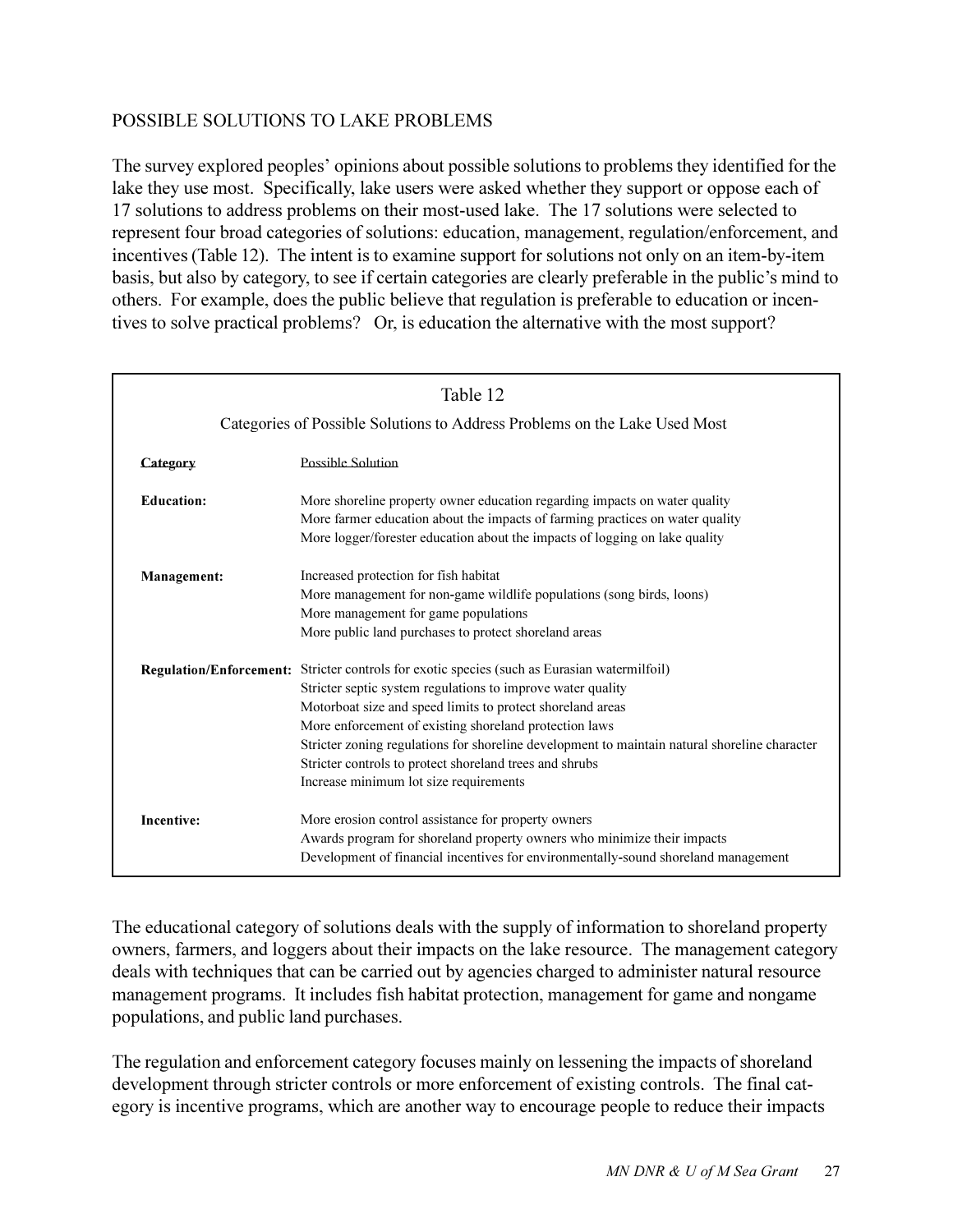on the lake environment. Incentives included awards for sound shoreland management and erosion control assistance.

In general, there is statewide support for proposed solutions regarding lakes in Minnesota (Figure 6). Although there are differences in support for each solution, generally the level of support was high for all four categories of solutions (most above 50% supporting); education, management, regulation, and incentives. None of the categories appears to be clearly preferable in the public's mind. The level of opposition for solutions regarding lakes is low and ranged from 1 to 17 percent with most opposition below 10 percent.



#### Educational Solutions

Statewide, there is much support for educational programs that address shoreline property owners and farmers about their potential impacts on water quality (79% and 69% supporting, respec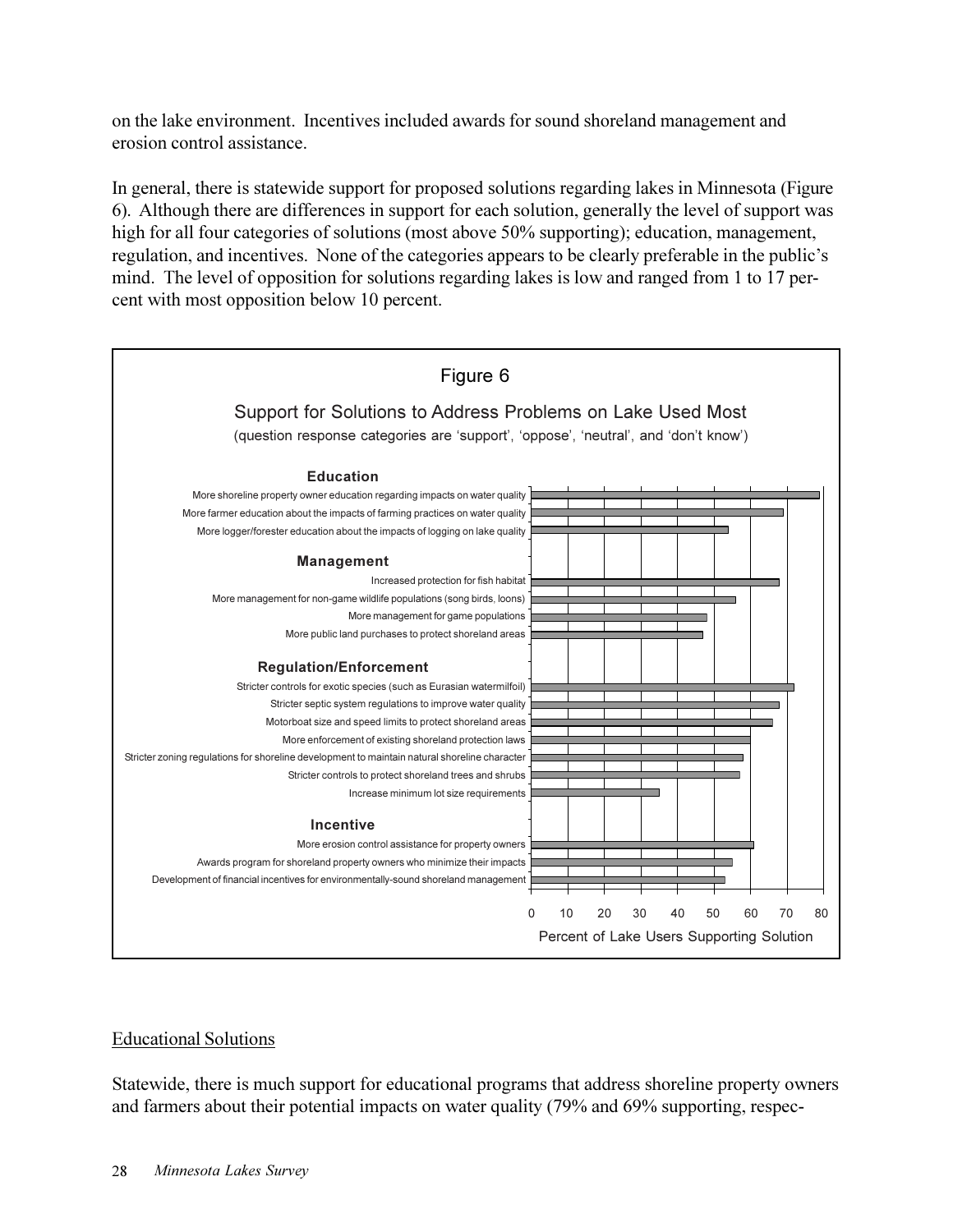tively). Slightly fewer people (54%) support more educational programs targeting loggers' and foresters' impacts on lake quality. More people are neutral or don't know about logger or forester education as compared with shoreline property owner or farmer education. Overall, 5 percent or fewer oppose educational programs, with only 1 percent opposing education for shoreland property owners. Regionally, the support and opposition to education programs does not differ significantly from that of the statewide responses.

Riparian property owners have a high level of support for all education programs (61% to 84%) and compare well with statewide responses. A very high percentage (84%) support education for themselves and others like them about their impacts on water quality. Only 1 percent oppose such a solution. In fact, education for shoreline property owners receives the most support of all the proposed solutions among riparian property owners.

#### Management Solutions

Management techniques are well-supported statewide, although support varied depending upon the particular management technique. Increased protection for fish habitat has the largest support, with 68 percent supporting and only 4 percent opposing. More management for game populations and more public land purchases have lower levels of support with 48 percent and 47 percent supporting, respectively. But, the opposition to these management techniques is still low (8% opposed game management and 14% opposed more public land). More management for non-game wildlife came in at the middle, with 56 percent supporting and 7 percent opposing this solution. The only difference between statewide lake users, regional users, and riparian property owners is in support and opposition to more public land.

In comparison to the users statewide, the northern regions have relatively low support (around one-third versus one-half supporting) and higher opposition (around one-fourth versus one-eighth opposing) to more public land purchases to protect shoreland areas (Table 13). Other regions of

| Table 13<br>More Public Land Purchases to Protect Shoreland Areas<br>(percent who 'support,' 'oppose,' are 'neutral,' or 'don't know') |              |                         |                 |                                                          |               |                 |              |
|----------------------------------------------------------------------------------------------------------------------------------------|--------------|-------------------------|-----------------|----------------------------------------------------------|---------------|-----------------|--------------|
|                                                                                                                                        |              | All Lake Riparian Prop- |                 | --------------------- Region of Lake Use --------------- |               |                 |              |
|                                                                                                                                        | <b>Users</b> | erty Owners             |                 | Northwest Northeast                                      | Central       | South           | Metro        |
| Response                                                                                                                               | (percent)    | (percent)               | (percent)       | (percent)                                                | (percent)     | (percent)       | (percent)    |
| Support                                                                                                                                | 47           | 30                      | 33              | 34                                                       | 51            | 51              | 53           |
| Neutral                                                                                                                                | 30           | 44                      | 36              | 33                                                       | 27            | 29              | 32           |
| Oppose                                                                                                                                 | 14           | 21                      | 21              | 28                                                       | 15            | 6               | 8            |
| Don't Know                                                                                                                             | $\mathbf{Q}$ | $\mathfrak{S}$          | $\overline{10}$ | 5                                                        | $\mathcal{I}$ | $\overline{14}$ | $\mathcal I$ |
| <b>Total Percent</b>                                                                                                                   | 100          | 100                     | 100             | 100                                                      | 100           | 100             | 100          |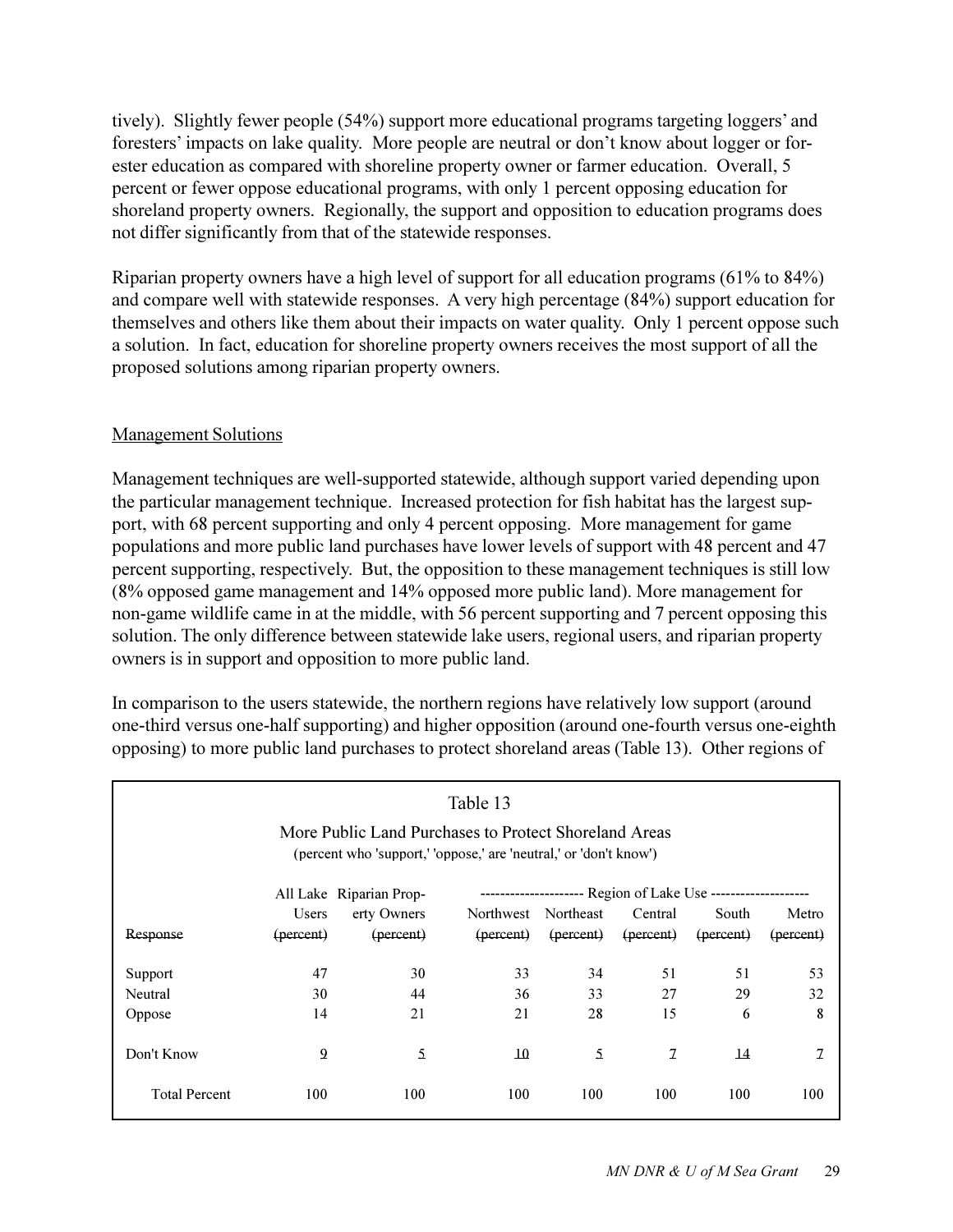the state do not differ significantly when compared to the statewide results.

Riparian ownership responses exhibit a similar pattern to that of the statewide data except for support of more public land purchases to protect shoreland areas. Only 30 percent supported more public land. More riparian owners are neutral (44%) about more public land than lake users as a whole with similar low percentages of riparian property owners opposing more public land.

#### Regulatory Solutions

Regulatory solutions, as noted above, do not appear to receive greater or lesser support than the other categories of possible solutions to lake problems. This finding is consistent with another finding in the survey concerning the public's assessment of the current degree of regulation of lakes and lakeshore in Minnesota.

Lake users, in general, do not feel that the current regulatory environment for lakes and lakeshore is overly restrictive (Table 14). Few  $(10\%)$  feel that laws and regulations have 'gone too far.' Most either feel the current situation has 'struck about the right balance'  $(41\%)$  or that laws and regulations have 'not gone far enough' (30%). These views of the current regulatory environment are shared widely by riparian property owners and across the state.

| Table 14                                                                                                                                                                                                                                                            |              |                 |           |                     |           |           |           |
|---------------------------------------------------------------------------------------------------------------------------------------------------------------------------------------------------------------------------------------------------------------------|--------------|-----------------|-----------|---------------------|-----------|-----------|-----------|
| Overall, in thinking about Minnesota lakes at the present time, do you think laws and regulations<br>related to the lake and lakeshore environment have 'gone too far,' 'struck about the right balance,' or<br>'not gone far enough?'<br>(percent giving response) |              |                 |           |                     |           |           |           |
| -------------------- Region of Lake Use --------------------<br>All Lake Riparian Prop-                                                                                                                                                                             |              |                 |           |                     |           |           |           |
|                                                                                                                                                                                                                                                                     | <b>Users</b> | erty Owners     |           | Northwest Northeast | Central   | South     | Metro     |
| Response                                                                                                                                                                                                                                                            | (percent)    | (percent)       | (percent) | (percent)           | (percent) | (percent) | (percent) |
| Gone too far                                                                                                                                                                                                                                                        | 10           | 12              | 10        | 13                  | 11        | 2         | 11        |
| Struck about the right<br>balance                                                                                                                                                                                                                                   | 41           | 46              | 45        | 42                  | 40        | 42        | 35        |
| Not gone far enough                                                                                                                                                                                                                                                 | 30           | 29              | 24        | 34                  | 29        | 35        | 29        |
| Don't know                                                                                                                                                                                                                                                          | 20           | $\overline{14}$ | 21        | $\overline{11}$     | 20        | 21        | 25        |
| Total percent                                                                                                                                                                                                                                                       | 100          | 100             | 100       | 100                 | 100       | 100       | 100       |

Statewide, support for specific regulatory solutions range from 72 percent for stricter controls for exotic species to 35 percent for increasing the minimum lot size. Ranked in order from most support to least is: stricter controls for exotic species (72%), stricter septic system regulations to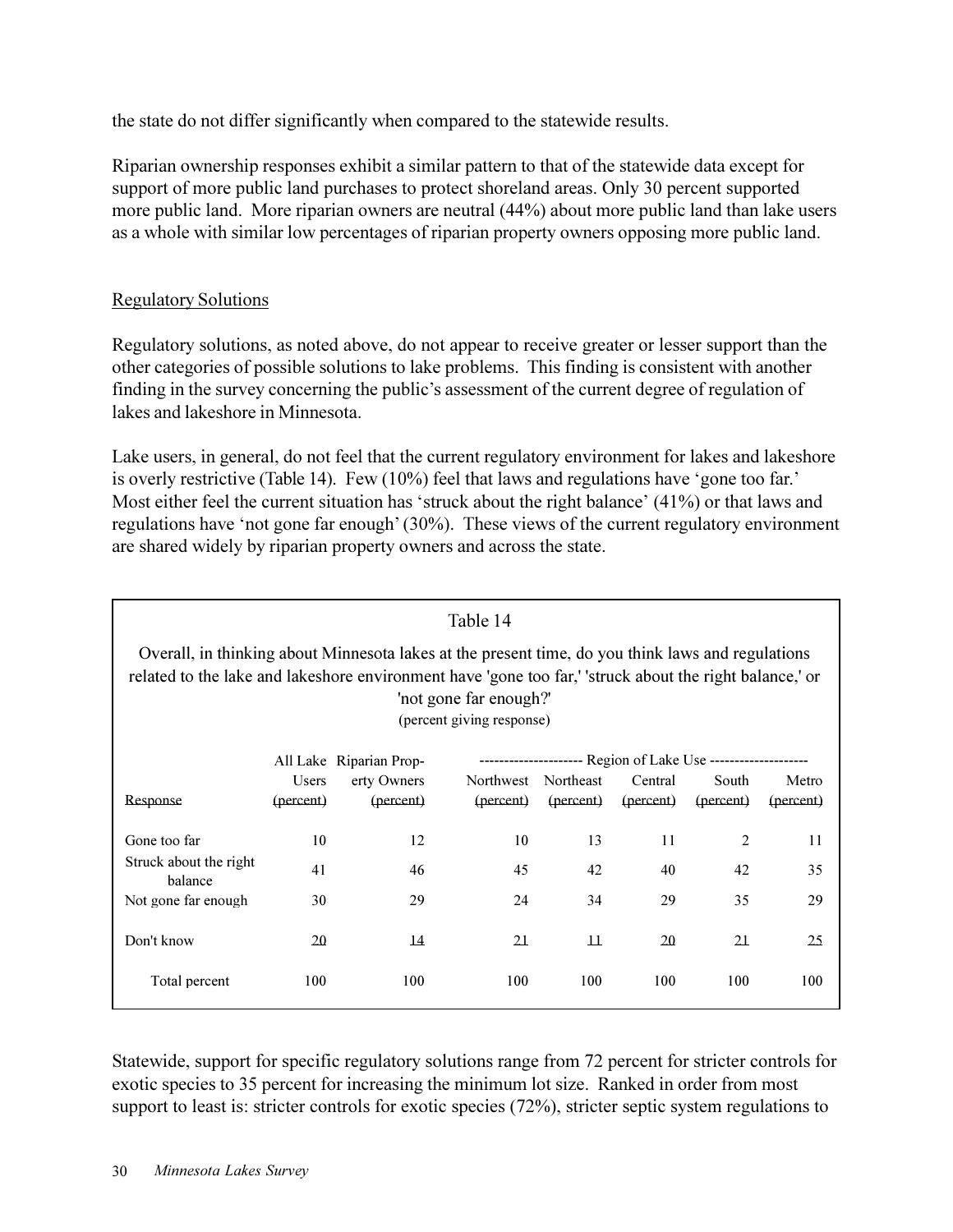improve water quality (68%), motorboat size and speed limits (66%), more enforcement of existing shoreland protection laws (60%), stricter zoning regulations for shoreline development to maintain natural shoreline character (58%), stricter regulations to protect shoreland trees and shrubs (57%), and increasing minimum lot size requirements (35%). In general, statewide opposition is very low for the regulatory solutions presented in the survey, ranging from 2 to 11 percent for all the solutions, except for increasing the minimum lot size. More people oppose (17%) or are neutral (36%) for increasing minimum lot size requirements when compared with other regulatory or enforcement solutions.

Responses to specific regulatory solutions do not vary greatly by region. There are some evident differences, however, in the northeast region on three of the seven items. Lake users of the northeast region are more opposed (18%) to more enforcement of existing shoreland protection laws than users statewide (7%). Again, more users of the northeast are opposed (21%) to stricter regulations to protect shoreland trees and shrubs than users statewide (10%). On the flip side, more northeast users (48%) support increasing the minimum lot size than do users of the state as a whole (35%).

Riparian owners generally agree with other lake users in the state on the specific regulations. Some notable differences, however, exist on three of the seven items. More lake users statewide (60%) support more enforcement of existing shoreland protection laws than do riparian owners (50%). Again, more people statewide (57%) support stricter regulations to protect shoreland trees and shrubs than do riparian property owners (46%). Conversely, more riparian property owners (47%) support increasing the minimum lot size than do people statewide (35%).

#### Incentive Solutions

Statewide, incentive programs have a moderate level of support with little opposition. A majority (53% to 61%) of all lake users support: awards programs for shoreland property owners who minimize their impacts, development of financial incentives for environmentally-sound shoreland management, and more erosion control assistance for property owners. Only 4 to 9 percent oppose such programs. Support or opposition to incentive programs does not vary significantly when comparing the regional lake users to users statewide.

Riparian property owners, when compared with the users statewide, exhibit less support (43% compared with 55%) but are more neutral (40% compared with 29%) for awards programs for shoreland property owners who minimize their impacts. For the other incentives there is no difference between the users statewide and riparian property owners.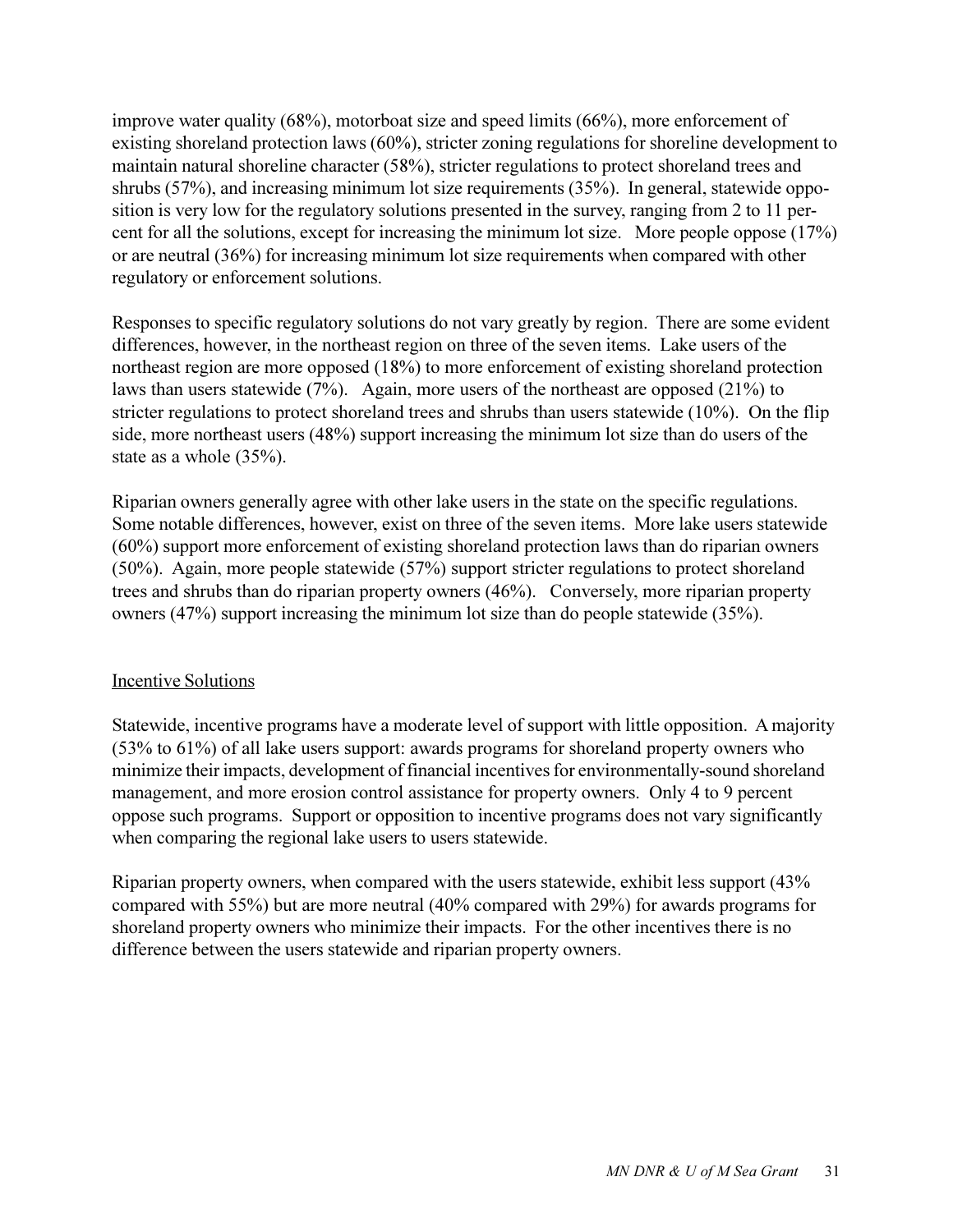

For more information, contact:

**Department of Natural Resources 500 Lafayette Road St. Paul, MN 55155–4040**

**651-296-6157 (Metro Area) 1-888-MINNDNR (646-6367) (MN Toll Free) Telecommunication Device for the Deaf 651-296-5484 (Metro Area) 1-800-657-3929 (MN Toll Free)**

Equal opportunity to participate in and benefit from programs of the Minnesota Department of Natural Resources is available to all individuals regardless of race, color, creed, religion, national origin, sex, marital status, status with regard to public assistance, age, sexual orientation or disability. Discrimination inquiries should be sent to MN DNR, 500 Lafayette Road, St. Paul, MN 55155-4031; or the Equal Opportunity Office, Department of the Interior, Washington, DC 20240.

An electronic copy of this report can be found on the DNR's World Wide Web home page: **www.dnr.state.mn.us**

This information is available in an alternative format upon request.

For additional copies, contact:

**Minnesota Sea Grant Publications 2305 East Fifth Street Duluth, MN 55812–1445**

**Phone: 218-726-6191 Fax: 218-726-6556 seagr@d.umn.edu**



Minnesota Sea Grant is a statewide program that supports research and public education programs related to Lake Superior and Minnesota's inland waters. It is part of the National Sea Grant Program, which supports research in 31 coastal and Great Lakes states and territories.

An electronic copy of this report can be found on the Minnesota Sea Grant World Wide Web home page: **www.d.umn.edu/seagr/**

Minnesota Sea Grant is funded by the National Oceanic and Atmospheric Administration and the University of Minnesota.

*The University of Minnesota is an equal opportunity employer and educator.*

# UNIVERSITY OF MINNESOTA